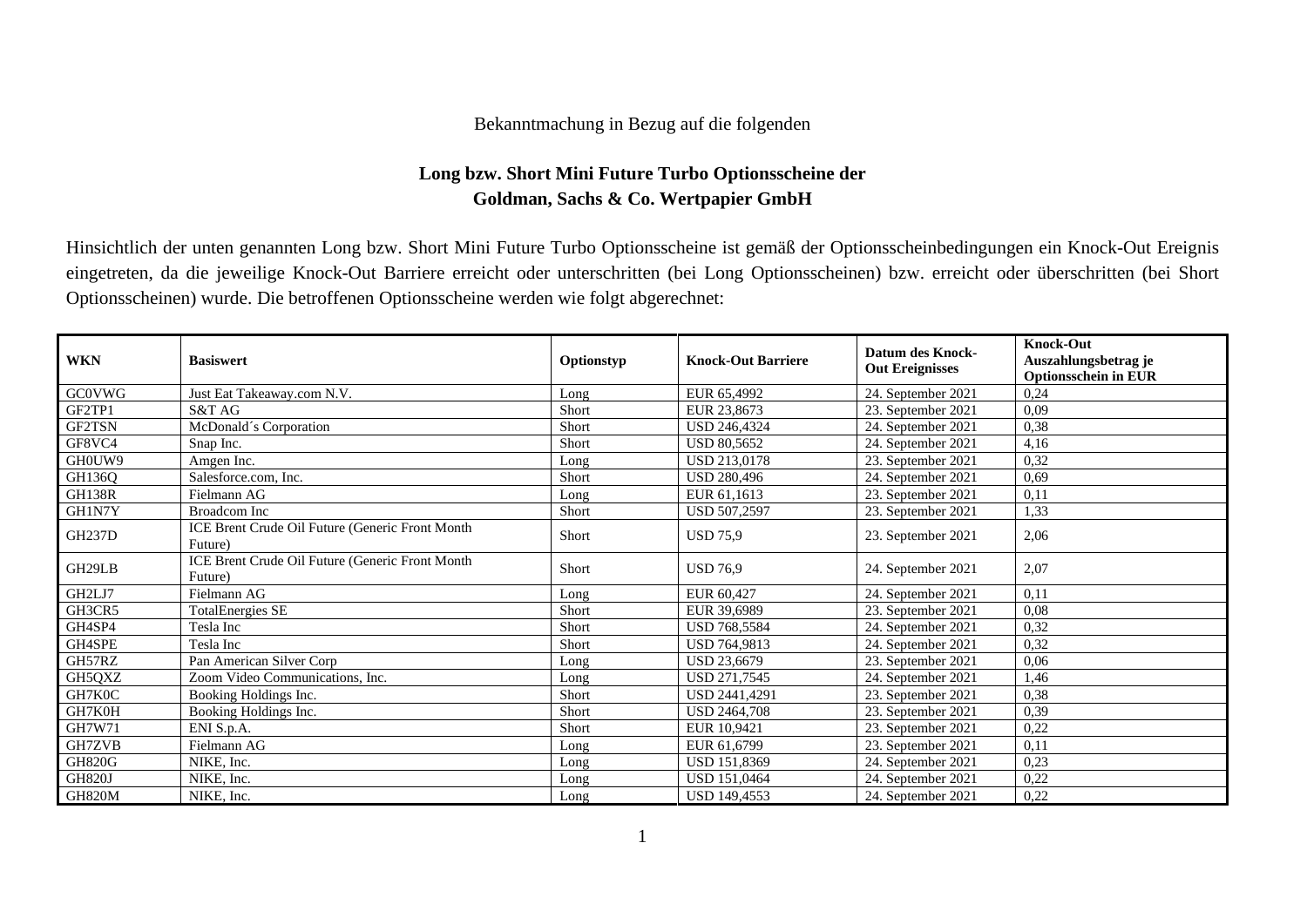| <b>WKN</b>    | <b>Basiswert</b>                                                    |            | <b>Knock-Out Barriere</b> | <b>Datum des Knock-</b> | <b>Knock-Out</b><br>Auszahlungsbetrag je |
|---------------|---------------------------------------------------------------------|------------|---------------------------|-------------------------|------------------------------------------|
|               |                                                                     | Optionstyp |                           | <b>Out Ereignisses</b>  | <b>Optionsschein in EUR</b>              |
| <b>GH820R</b> | NIKE, Inc.                                                          | Long       | <b>USD 148,6648</b>       | 24. September 2021      | 0,22                                     |
| <b>GH821C</b> | NIKE, Inc.                                                          | Long       | <b>USD 150,256</b>        | 24. September 2021      | 0,22                                     |
| <b>GH83U0</b> | Royal Dutch Shell plc                                               | Short      | EUR 17,9746               | 23. September 2021      | 0,03                                     |
| GH8DTS        | Expedia Group, Inc.                                                 | Short      | <b>USD 167,863</b>        | 24. September 2021      | 0,4                                      |
| GH8FR7        | 10-Year U.S. Treasury Note Future (Generic Front<br>Month Future)   | Long       | USD 132,24111             | 23. September 2021      | 21,1                                     |
| GH8HTY        | <b>EUREX Euro Bund Future (Generic Front Month</b><br>Future)       | Long       | EUR 170,46653             | 24. September 2021      | 3,19                                     |
| GH8L0B        | Alibaba Group Holding Limited                                       | Long       | USD 144,9945              | 24. September 2021      | 0,33                                     |
| GH8L6P        | Salesforce.com, Inc.                                                | Short      | <b>USD 276,5597</b>       | 23. September 2021      | 0,68                                     |
| GH8XNC        | NYMEX Light, Sweet Crude Oil Future (Generic Front<br>Month Future) | Short      | USD 73,77791              | 24. September 2021      | 1,86                                     |
| GH9C2G        | Snap Inc.                                                           | Short      | <b>USD 81,7409</b>        | 24. September 2021      | 4,22                                     |
| GH9MSQ        | NYMEX Light, Sweet Crude Oil Future (Generic Front<br>Month Future) | Short      | USD 73,39075              | 23. September 2021      | 1,86                                     |
| GH9MSR        | NYMEX Light, Sweet Crude Oil Future (Generic Front<br>Month Future) | Short      | <b>USD 72,89224</b>       | 23. September 2021      | 1.85                                     |
| GH9Z0Y        | United Internet AG                                                  | Long       | EUR 34,1286               | 24. September 2021      | 0,12                                     |
| GH9Z0Z        | United Internet AG                                                  | Long       | EUR 34,3163               | 24. September 2021      | 0,12                                     |
| GH9Z14        | United Internet AG                                                  | Long       | EUR 33,9409               | 24. September 2021      | 0,12                                     |
| <b>GX042N</b> | Uber Technologies, Inc.                                             | Short      | <b>USD 46,6933</b>        | 24. September 2021      | 0,24                                     |
| <b>GX043F</b> | Twitter, Inc.                                                       | Short      | USD 67,3537               | 24. September 2021      | 0,29                                     |
| <b>GX051L</b> | Pan American Silver Corp                                            | Long       | <b>USD 23,4056</b>        | 24. September 2021      | 0,06                                     |
| GX06YU        | Aareal Bank AG                                                      | Short      | EUR 23,4338               | 24. September 2021      | 0,07                                     |
| GX0765        | 1 Feinunze Gold, Feinheit mind. 0,995, LBMA                         | Long       | <b>USD 1739</b>           | 23. September 2021      | 2,66                                     |
| GX09MB        | Texas Instruments Incorporated                                      | Short      | USD 199,2332              | 24. September 2021      | 0,49                                     |
| GX09TH        | <b>BP</b> Plc                                                       | Short      | GBP 3,2091                | 24. September 2021      | 0,07                                     |
| GX09U6        | <b>BP</b> Plc                                                       | Short      | GBP 3,1993                | 24. September 2021      | 0,07                                     |
| GX0D4K        | Ford Motor Company                                                  | Short      | <b>USD 13,8453</b>        | 24. September 2021      | 0,33                                     |
| GX0D4M        | Ford Motor Company                                                  | Short      | <b>USD 13,9033</b>        | 24. September 2021      | 0,33                                     |
| GX0D50        | Ford Motor Company                                                  | Short      | <b>USD 13,7097</b>        | 23. September 2021      | 0,33                                     |
| GX0D54        | Ford Motor Company                                                  | Short      | <b>USD 13,7775</b>        | 24. September 2021      | 0,33                                     |
| <b>GX0EUQ</b> | Daimler AG                                                          | Short      | EUR 73,8939               | 24. September 2021      | 0,21                                     |
| <b>GX0FMK</b> | Intesa Sanpaolo S.p.A.                                              | Short      | EUR 2,4363                | 24. September 2021      | 0,04                                     |
| <b>GX0HTT</b> | Hugo Boss AG                                                        | Short      | EUR 52,6905               | 23. September 2021      | 0,15                                     |
| GX0SK2        | Shop Apotheke Europe NV                                             | Long       | EUR 137,6213              | 24. September 2021      | 0,87                                     |
| GX0SL1        | Shop Apotheke Europe NV                                             | Long       | EUR 136,8611              | 24. September 2021      | 0,87                                     |
| GX0VC5        | Salesforce.com, Inc.                                                | Short      | <b>USD 278,591</b>        | 23. September 2021      | 0,69                                     |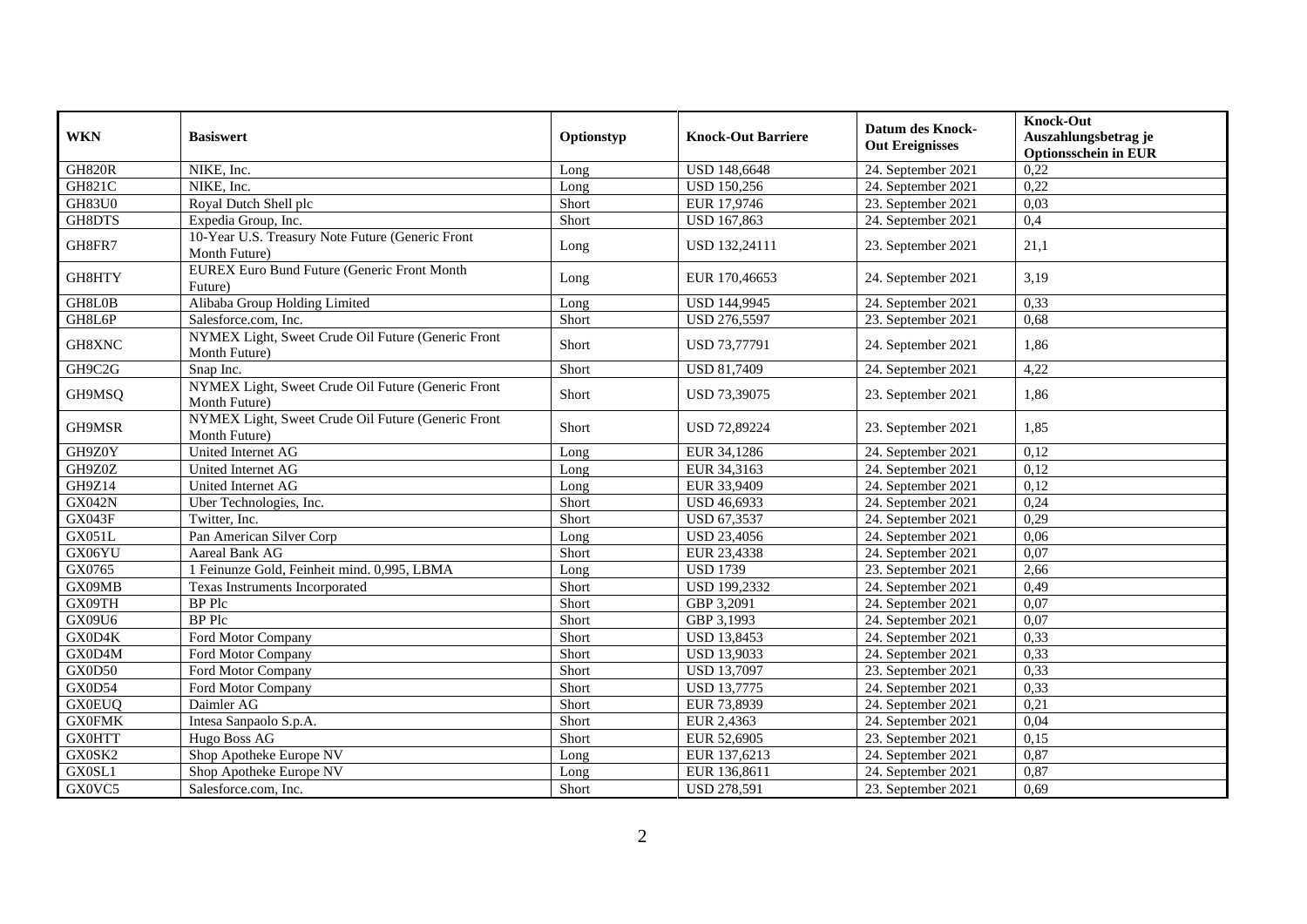| <b>WKN</b>    | <b>Basiswert</b>                   | Optionstyp | <b>Knock-Out Barriere</b> | <b>Datum des Knock-</b><br><b>Out Ereignisses</b> | <b>Knock-Out</b><br>Auszahlungsbetrag je<br><b>Optionsschein in EUR</b> |
|---------------|------------------------------------|------------|---------------------------|---------------------------------------------------|-------------------------------------------------------------------------|
| <b>GX0VCF</b> | Salesforce.com. Inc.               | Short      | USD 283,6995              | 24. September 2021                                | 0,69                                                                    |
| GX0XK2        | Alibaba Group Holding Limited      | Long       | <b>USD 147,5627</b>       | 24. September 2021                                | 0,34                                                                    |
| GX0XK5        | Shop Apotheke Europe NV            | Long       | EUR 140,1646              | 24. September 2021                                | 0,89                                                                    |
| <b>GX108S</b> | MasterCard Incorporated            | Short      | <b>USD 358,3</b>          | 24. September 2021                                | 0,88                                                                    |
| <b>GX108T</b> | MasterCard Incorporated            | Short      | <b>USD 356,61</b>         | 24. September 2021                                | 0,87                                                                    |
| GX10DD        | Texas Instruments Incorporated     | Short      | <b>USD 200,54</b>         | 24. September 2021                                | 0,49                                                                    |
| GX10F3        | Salesforce.com, Inc.               | Short      | <b>USD 274,57</b>         | 23. September 2021                                | 0,68                                                                    |
| <b>GX10F8</b> | Salesforce.com, Inc.               | Short      | <b>USD 282,3</b>          | 24. September 2021                                | 0,69                                                                    |
| GX10FB        | Salesforce.com, Inc.               | Short      | <b>USD 270,71</b>         | 23. September 2021                                | 0,67                                                                    |
| GX10FE        | Salesforce.com, Inc.               | Short      | <b>USD 269,42</b>         | 23. September 2021                                | 0,66                                                                    |
| GX10FM        | Salesforce.com, Inc.               | Short      | <b>USD 272</b>            | 23. September 2021                                | 0,67                                                                    |
| GX10H0        | Weibo Corporation                  | Long       | <b>USD 47,94</b>          | 24. September 2021                                | 0,22                                                                    |
| <b>GX10H2</b> | Weibo Corporation                  | Long       | <b>USD 47,63</b>          | 24. September 2021                                | 0,22                                                                    |
| GX10H6        | Weibo Corporation                  | Long       | <b>USD 48,25</b>          | 24. September 2021                                | 0,22                                                                    |
| GX10H9        | Weibo Corporation                  | Long       | <b>USD 47,31</b>          | 24. September 2021                                | 0,22                                                                    |
| GX10HA        | Weibo Corporation                  | Long       | <b>USD 46,63</b>          | 24. September 2021                                | 0,21                                                                    |
| GX10HC        | Weibo Corporation                  | Long       | <b>USD 46,99</b>          | 24. September 2021                                | 0,21                                                                    |
| GX10HD        | Salesforce.com. Inc.               | Short      | <b>USD 273,28</b>         | 23. September 2021                                | 0.68                                                                    |
| GX10HP        | Intuit Inc.                        | Short      | <b>USD 575,11</b>         | 23. September 2021                                | 1,42                                                                    |
| GX12JE        | Salesforce.com, Inc.               | Short      | <b>USD 285,49</b>         | 24. September 2021                                | 0,7                                                                     |
| GX12TC        | Wells Fargo & Company              | Short      | <b>USD 47,9</b>           | 23. September 2021                                | 0.08                                                                    |
| GX15EU        | The Charles Schwab Corporation     | Short      | <b>USD 74,49</b>          | 24. September 2021                                | 0,18                                                                    |
| GX15F0        | Spotify Technology S.A.            | Long       | <b>USD 226,41</b>         | 24. September 2021                                | 0,62                                                                    |
| GX15FM        | The Charles Schwab Corporation     | Short      | <b>USD 75,35</b>          | 24. September 2021                                | 0,19                                                                    |
| GX15HV        | <b>Bank of America Corporation</b> | Short      | <b>USD 42,18</b>          | 24. September 2021                                | 0,07                                                                    |
| GX15JJ        | Visa Inc. - Class A                | Short      | <b>USD 231,57</b>         | 24. September 2021                                | 0,57                                                                    |
| GX15L5        | Koninklijke Philips N.V.           | Long       | <b>EUR 38,99</b>          | 24. September 2021                                | 0,07                                                                    |
| GX15LA        | Koninklijke Philips N.V.           | Long       | <b>EUR 39,2</b>           | 24. September 2021                                | 0,07                                                                    |
| GX15M3        | Occidental Petroleum Corporation   | Short      | <b>USD 28,1219</b>        | 23. September 2021                                | 0,07                                                                    |
| GX15M9        | Visa Inc. - Class A                | Short      | <b>USD 230,49</b>         | 24. September 2021                                | 0,57                                                                    |
| GX17XD        | JPMorgan Chase & Co.               | Short      | <b>USD 161,5</b>          | 23. September 2021                                | 0,26                                                                    |
| GX17XE        | JPMorgan Chase & Co.               | Short      | <b>USD 163,06</b>         | 24. September 2021                                | 0,26                                                                    |
| GX17XF        | JPMorgan Chase & Co.               | Short      | <b>USD 162,28</b>         | 24. September 2021                                | 0,26                                                                    |
| GX17ZU        | Airbus SE                          | Short      | EUR 117,1                 | 23. September 2021                                | 0,22                                                                    |
| <b>GX180M</b> | MTU Aero Engines AG                | Short      | EUR 200,35                | 23. September 2021                                | 0,37                                                                    |
| GX1819        | MTU Aero Engines AG                | Short      | EUR 201,31                | 24. September 2021                                | 0,37                                                                    |
| GX19XT        | Rheinmetall AG                     | Short      | <b>EUR 81,58</b>          | 23. September 2021                                | 0,24                                                                    |
| GX19XU        | Rheinmetall AG                     | Short      | EUR 81,97                 | 23. September 2021                                | 0,24                                                                    |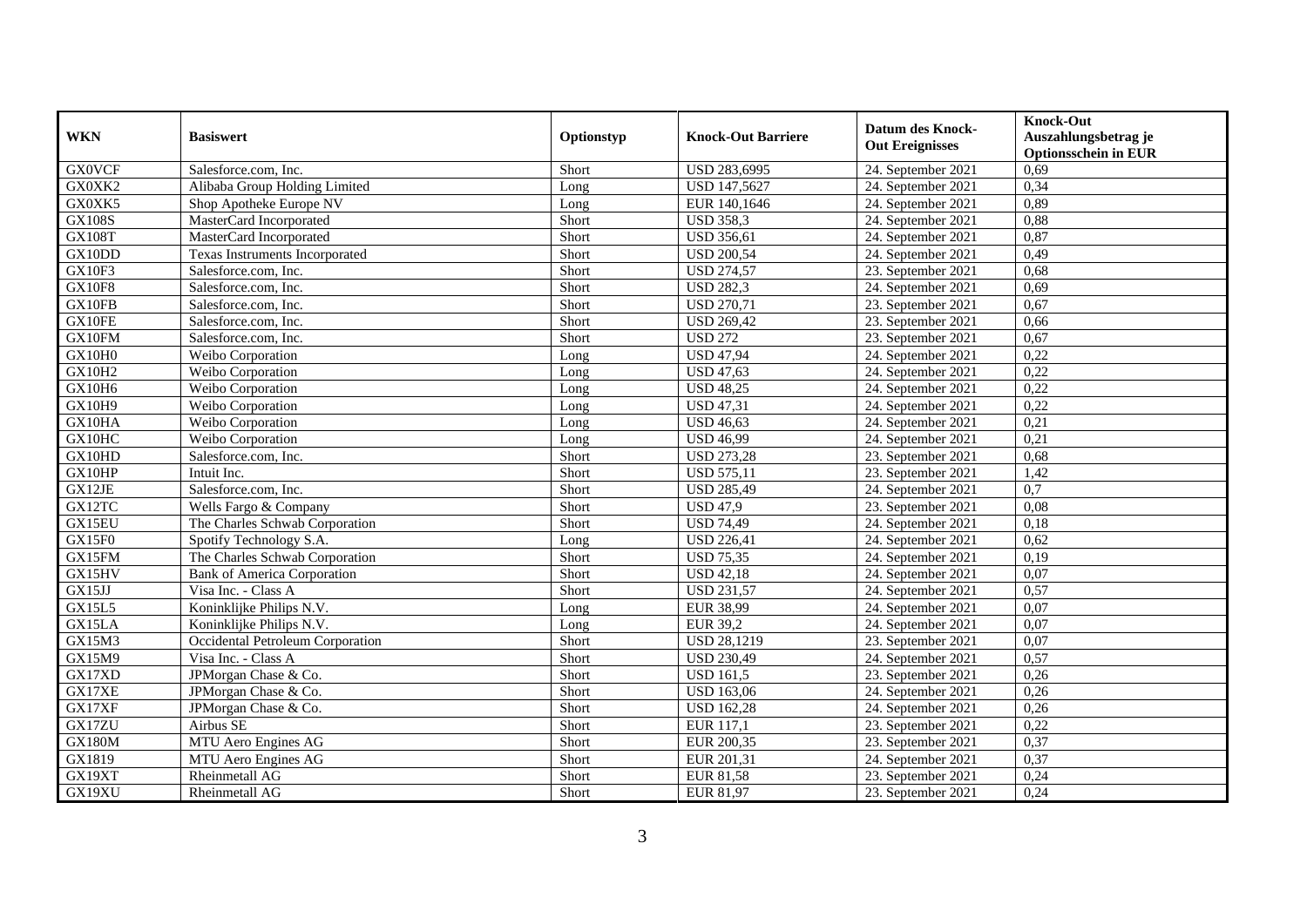| <b>WKN</b>    | <b>Basiswert</b>                   | Optionstyp | <b>Knock-Out Barriere</b> | <b>Datum des Knock-</b><br><b>Out Ereignisses</b> | <b>Knock-Out</b><br>Auszahlungsbetrag je<br><b>Optionsschein in EUR</b> |
|---------------|------------------------------------|------------|---------------------------|---------------------------------------------------|-------------------------------------------------------------------------|
| GX19XV        | Rheinmetall AG                     | Short      | <b>EUR 82,36</b>          | 23. September 2021                                | 0,24                                                                    |
| GX19XW        | Rheinmetall AG                     | Short      | EUR 82,75                 | 23. September 2021                                | 0,24                                                                    |
| GX19XX        | Rheinmetall AG                     | Short      | EUR 83,14                 | 24. September 2021                                | 0,24                                                                    |
| GX19ZH        | Vonovia SE                         | Short      | EUR 54,31                 | 23. September 2021                                | 0,1                                                                     |
| GX1A1V        | Peloton Interactive Inc.           | Long       | <b>USD 92,55</b>          | 24. September 2021                                | $\overline{0.7}$                                                        |
| <b>GX1BLS</b> | Publicis Groupe SA                 | Short      | EUR 57,63                 | 23. September 2021                                | 0,17                                                                    |
| <b>GX1BMK</b> | Autodesk, Inc.                     | Short      | <b>USD 293,09</b>         | 23. September 2021                                | 1,01                                                                    |
| GX1BN2        | Autodesk, Inc.                     | Short      | <b>USD 294,47</b>         | 24. September 2021                                | 1,01                                                                    |
| <b>GX1BNT</b> | Square Inc                         | Short      | <b>USD 268,05</b>         | 23. September 2021                                | 1,17                                                                    |
| GX1BP4        | Wells Fargo & Company              | Short      | <b>USD 48,18</b>          | 24. September 2021                                | 0,08                                                                    |
| GX1BQ4        | Square Inc                         | Short      | <b>USD 266,79</b>         | 23. September 2021                                | 1,17                                                                    |
| GX1BR1        | Wells Fargo & Company              | Short      | <b>USD 48,43</b>          | 24. September 2021                                | 0,08                                                                    |
| GX1BSL        | American Express Company           | Short      | <b>USD 175,18</b>         | 24. September 2021                                | 0,28                                                                    |
| GX1BSU        | Renault S.A.                       | Short      | <b>EUR 30,77</b>          | 24. September 2021                                | 0,09                                                                    |
| GX1BT1        | O'Reilly Automotive Inc.           | Short      | <b>USD 623,23</b>         | 23. September 2021                                | 0,1                                                                     |
| GX1BT3        | Renault S.A.                       | Short      | <b>EUR 30,92</b>          | 24. September 2021                                | 0,09                                                                    |
| GX1BTQ        | <b>Bank of America Corporation</b> | Short      | <b>USD 41,91</b>          | 24. September 2021                                | 0,07                                                                    |
| GX1BTS        | <b>Bank of America Corporation</b> | Short      | <b>USD 41,7</b>           | 23. September 2021                                | 0,07                                                                    |
| <b>GX1BUE</b> | American Express Company           | Short      | <b>USD</b> 173,14         | 23. September 2021                                | 0,28                                                                    |
| GX1BV3        | American Express Company           | Short      | <b>USD 169,17</b>         | 23. September 2021                                | 0,28                                                                    |
| <b>GX1BVX</b> | Plug Power Inc                     | Short      | <b>USD 27,8</b>           | 23. September 2021                                | 2,59                                                                    |
| GX1BVZ        | Plug Power Inc                     | Short      | <b>USD 27,24</b>          | 23. September 2021                                | 2,53                                                                    |
| GX1BW2        | American Express Company           | Short      | <b>USD 171,15</b>         | 23. September 2021                                | 0,28                                                                    |
| <b>GX1BWE</b> | Renault S.A.                       | Short      | <b>EUR 30,62</b>          | 24. September 2021                                | 0,09                                                                    |
| <b>GX1ERD</b> | Siemens Energy AG                  | Short      | <b>EUR 23,97</b>          | 23. September 2021                                | 0,1                                                                     |
| <b>GX1ERE</b> | Siemens Energy AG                  | Short      | <b>EUR 23,64</b>          | 23. September 2021                                | 0,1                                                                     |
| <b>GX1ERM</b> | SolarEdge Technologies, Inc.       | Short      | <b>USD 285,26</b>         | 23. September 2021                                | 0,86                                                                    |
| <b>GX1ERV</b> | SolarEdge Technologies, Inc.       | Short      | <b>USD 286,6</b>          | 23. September 2021                                | 0,87                                                                    |
| <b>GX1ESJ</b> | Square Inc                         | Short      | <b>USD 263,6</b>          | 23. September 2021                                | 1,16                                                                    |
| <b>GX1ESN</b> | Siemens Energy AG                  | Short      | <b>EUR 24,08</b>          | 24. September 2021                                | 0,1                                                                     |
| <b>GX1ESX</b> | Siemens Energy AG                  | Short      | <b>EUR 23,75</b>          | 23. September 2021                                | 0,1                                                                     |
| <b>GX1ETP</b> | Square Inc                         | Short      | <b>USD 264,81</b>         | 23. September 2021                                | 1,17                                                                    |
| <b>GX1ETU</b> | Siemens Energy AG                  | Short      | <b>EUR 23,86</b>          | 23. September 2021                                | 0,1                                                                     |
| GX1EU2        | Square Inc                         | Short      | <b>USD 262,39</b>         | 23. September 2021                                | 1,16                                                                    |
| GX1EV1        | Moderna Inc                        | Short      | <b>USD 451,02</b>         | 23. September 2021                                | 4,21                                                                    |
| GX1EV3        | Moderna Inc                        | Short      | <b>USD 453,99</b>         | 23. September 2021                                | 4,24                                                                    |
| GX1EZ9        | Salesforce.com, Inc.               | Short      | <b>USD 263,29</b>         | 23. September 2021                                | 0,67                                                                    |
| <b>GX1EZC</b> | Salesforce.com, Inc.               | Short      | <b>USD 264,56</b>         | 23. September 2021                                | 0,68                                                                    |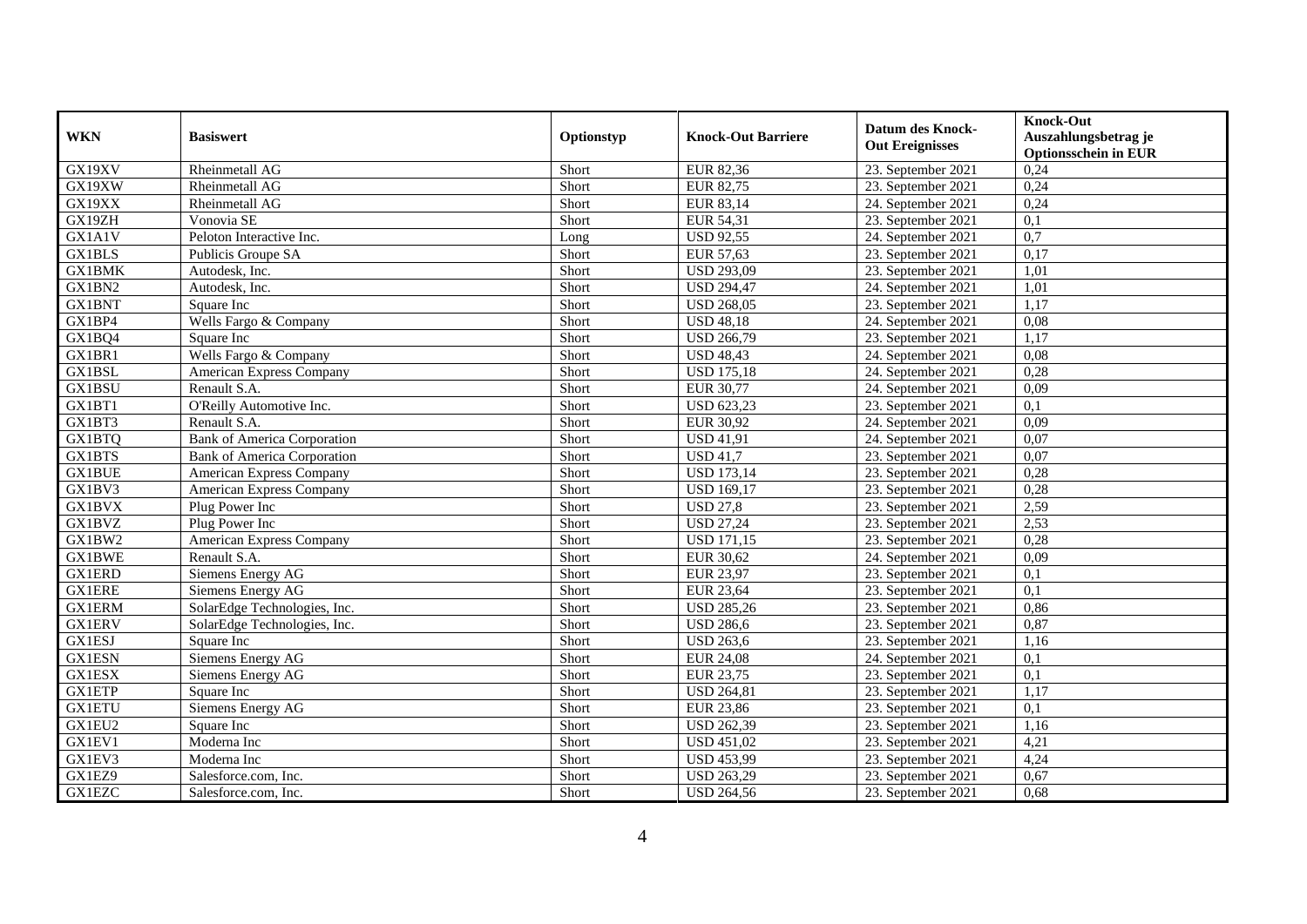| <b>WKN</b>          | <b>Basiswert</b>                                 | Optionstyp | <b>Knock-Out Barriere</b> | <b>Datum des Knock-</b><br><b>Out Ereignisses</b> | <b>Knock-Out</b><br>Auszahlungsbetrag je<br><b>Optionsschein in EUR</b> |
|---------------------|--------------------------------------------------|------------|---------------------------|---------------------------------------------------|-------------------------------------------------------------------------|
| <b>GX1EZF</b>       | Salesforce.com, Inc.                             | Short      | <b>USD 265,84</b>         | 23. September 2021                                | 0,68                                                                    |
| <b>GX1EZG</b>       | Salesforce.com. Inc.                             | Short      | $\overline{$ USD 267,1    | 23. September 2021                                | 0,68                                                                    |
| <b>GX1GLA</b>       | Carrefour S.A.                                   | Short      | <b>EUR 15,45</b>          | 23. September 2021                                | 0,3                                                                     |
| GX1GLL              | Carrefour S.A.                                   | Short      | <b>EUR 15,38</b>          | 23. September 2021                                | 0,29                                                                    |
| <b>GX1GLY</b>       | Spotify Technology S.A.                          | Long       | <b>USD 229,19</b>         | 24. September 2021                                | 0,64                                                                    |
| GX1GM4              | Spotify Technology S.A.                          | Long       | <b>USD 233,15</b>         | 24. September 2021                                | 0,65                                                                    |
| GX1GM9              | Spotify Technology S.A.                          | Long       | <b>USD 231,85</b>         | 24. September 2021                                | 0,65                                                                    |
| GX1GMD              | Spotify Technology S.A.                          | Long       | <b>USD 230,59</b>         | 24. September 2021                                | 0,65                                                                    |
| GX1GMQ              | Carrefour S.A.                                   | Short      | <b>EUR 15,6</b>           | 23. September 2021                                | 0,3                                                                     |
| GX1GMW              | Carrefour S.A.                                   | Short      | <b>EUR 15,52</b>          | 23. September 2021                                | 0,3                                                                     |
| <b>GX1GYF</b>       | CME Group Inc.                                   | Short      | <b>USD 191,8</b>          | 23. September 2021                                | 0,32                                                                    |
| <b>GX1GYG</b>       | CME Group Inc.                                   | Short      | <b>USD 194,6</b>          | 24. September 2021                                | 0,32                                                                    |
| <b>GX1GYH</b>       | CME Group Inc.                                   | Short      | <b>USD 193,2</b>          | 23. September 2021                                | 0,32                                                                    |
| GX1GYJ              | CME Group Inc.                                   | Short      | <b>USD 196</b>            | 24. September 2021                                | 0,32                                                                    |
| <b>GX1GYK</b>       | CME Group Inc.                                   | Short      | <b>USD 197,4</b>          | 24. September 2021                                | 0,33                                                                    |
| GX1GZQ              | Deutsche Telekom AG                              | Short      | <b>EUR 17,6</b>           | 23. September 2021                                | 0,34                                                                    |
| GX1H10              | Nordex SE                                        | Short      | <b>EUR 16,06</b>          | 24. September 2021                                | 0,82                                                                    |
| GX1H12              | Nordex SE                                        | Short      | <b>EUR 15,71</b>          | 23. September 2021                                | 0,81                                                                    |
| $GX1\overline{H13}$ | Nordex SE                                        | Short      | <b>EUR 15,78</b>          | 23. September 2021                                | 0,81                                                                    |
| GX1H14              | Nordex SE                                        | Short      | <b>EUR 15,87</b>          | 23. September 2021                                | 0,81                                                                    |
| GX1H15              | Nordex SE                                        | Short      | <b>EUR 15,96</b>          | 23. September 2021                                | 0,82                                                                    |
| <b>GX1H19</b>       | Nordex SE                                        | Short      | <b>EUR 15,64</b>          | 23. September 2021                                | 0,8                                                                     |
| GX1H30              | Anheuser-Busch InBev SA/NV                       | Short      | EUR 50,11                 | 23. September 2021                                | 0,1                                                                     |
| GX1H31              | Anheuser-Busch InBev SA/NV                       | Short      | EUR 50,35                 | 23. September 2021                                | 0,1                                                                     |
| GX1H32              | Anheuser-Busch InBev SA/NV                       | Short      | EUR 50,59                 | 23. September 2021                                | 0,1                                                                     |
| GX1H37              | The Boeing Company                               | Short      | <b>USD 218,61</b>         | 23. September 2021                                | 0,06                                                                    |
| GX1H38              | The Boeing Company                               | Short      | <b>USD 220,65</b>         | 23. September 2021                                | 0,06                                                                    |
| <b>GX1H39</b>       | The Boeing Company                               | Short      | <b>USD 219,62</b>         | 23. September 2021                                | 0,06                                                                    |
| GX1H3A              | The Boeing Company                               | Short      | <b>USD 221,66</b>         | 23. September 2021                                | 0,06                                                                    |
| GX1H64              | Citigroup Inc.                                   | Short      | <b>USD 71,39</b>          | 24. September 2021                                | 0,12                                                                    |
| GX1H6J              | <b>Bumble Inc</b>                                | Short      | <b>USD 56,08</b>          | 23. September 2021                                | 0,3                                                                     |
| <b>GX1HKW</b>       | Sartorius AG                                     | Short      | <b>EUR 590,4</b>          | 23. September 2021                                | 1,77                                                                    |
| GX1HL2              | Alibaba Group Holding Limited                    | Long       | <b>USD 146,44</b>         | 24. September 2021                                | 0,35                                                                    |
| GX1HL5              | Nvidia Corporation                               | Short      | <b>USD 225</b>            | 23. September 2021                                | 0,99                                                                    |
| <b>GX1HLJ</b>       | Aurelius Equity Opportunities SE & KGaA          | Short      | <b>EUR 26,45</b>          | 23. September 2021                                | 0,07                                                                    |
| <b>GX1HLV</b>       | Eckert & Ziegler Strahlen- und Medizintechnik AG | Short      | EUR 135,51                | 23. September 2021                                | 0,55                                                                    |
| GX1HM0              | Sartorius AG                                     | Short      | EUR 584,94                | 23. September 2021                                | 1,75                                                                    |
| GX1HN5              | Nvidia Corporation                               | Short      | <b>USD 223,96</b>         | 23. September 2021                                | 0,99                                                                    |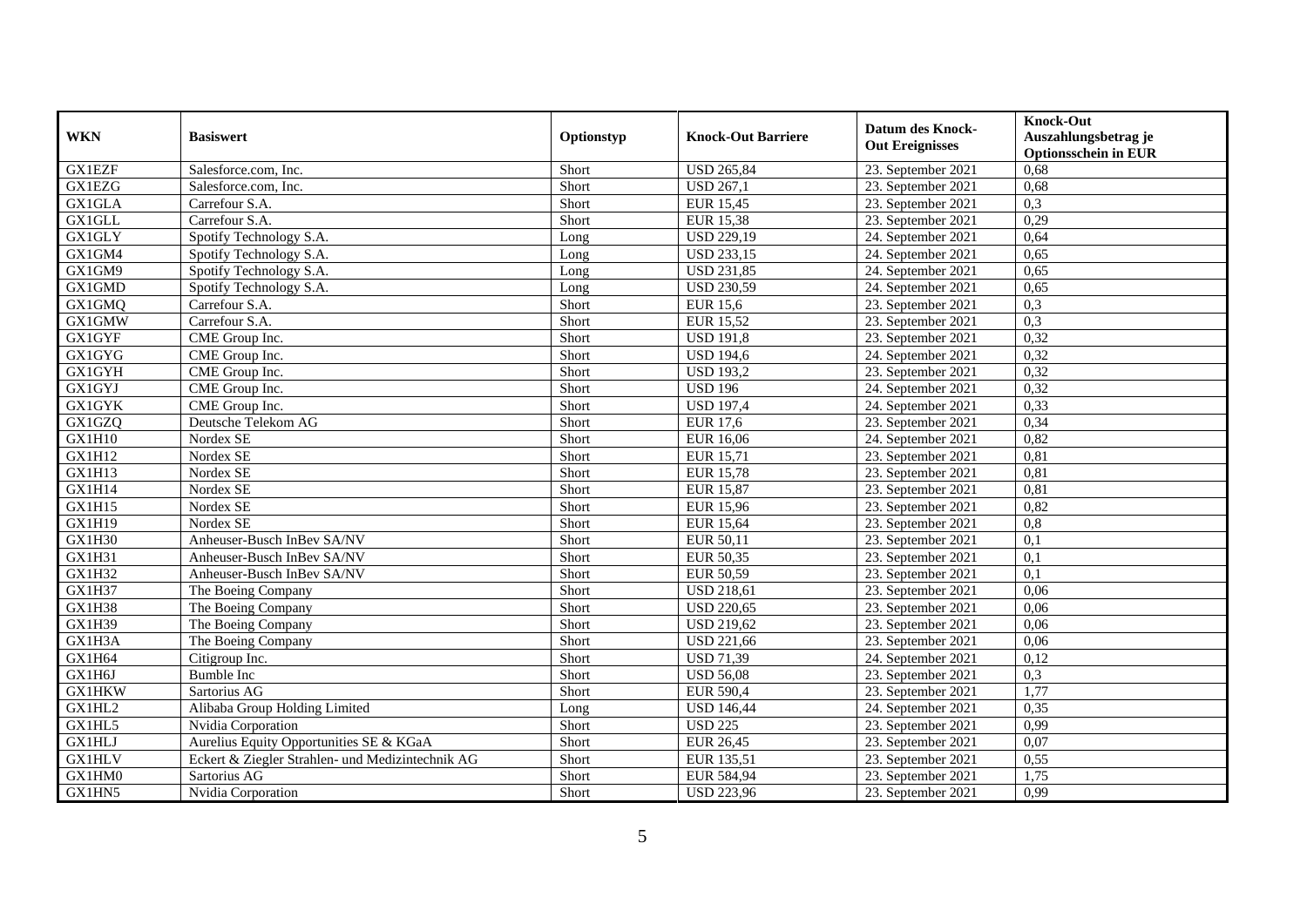| <b>WKN</b>          | <b>Basiswert</b>                                 | Optionstyp | <b>Knock-Out Barriere</b> | <b>Datum des Knock-</b><br><b>Out Ereignisses</b> | <b>Knock-Out</b><br>Auszahlungsbetrag je<br><b>Optionsschein in EUR</b> |
|---------------------|--------------------------------------------------|------------|---------------------------|---------------------------------------------------|-------------------------------------------------------------------------|
| GX1HN7              | Sartorius AG                                     | Short      | EUR 587,66                | 23. September 2021                                | 1,76                                                                    |
| GX1HN8              | Eckert & Ziegler Strahlen- und Medizintechnik AG | Short      | <b>EUR 134,88</b>         | 23. September 2021                                | 0,55                                                                    |
| GX1HP7              | Eckert & Ziegler Strahlen- und Medizintechnik AG | Short      | EUR 136,78                | 23. September 2021                                | 0,56                                                                    |
| <b>GX1HPG</b>       | MorphoSys AG                                     | Short      | EUR 43,17                 | 23. September 2021                                | 0,18                                                                    |
| <b>GX1HSN</b>       | Intuitive Surgical, Inc.                         | Short      | <b>USD 1049,2</b>         | 23. September 2021                                | 0,27                                                                    |
| <b>GX1HUV</b>       | Hugo Boss AG                                     | Short      | <b>EUR 53,23</b>          | 23. September 2021                                | 0,16                                                                    |
| GX1HVW              | Hugo Boss AG                                     | Short      | <b>EUR 52,9</b>           | 23. September 2021                                | 0,16                                                                    |
| GX1J2T              | FTSE 100 Index                                   | Short      | <b>GBP 7090</b>           | 23. September 2021                                | 1,78                                                                    |
| GX1J2W              | TecDAX <sup>®</sup> (Performance Index)          | Short      | EUR 3958,42               | 23. September 2021                                | 0,78                                                                    |
| GX1J2X              | FTSE 100 Index                                   | Short      | <b>GBP 7110</b>           | 23. September 2021                                | 1,71                                                                    |
| GX1J2Z              | TecDAX <sup>®</sup> (Performance Index)          | Short      | EUR 3954,63               | 23. September 2021                                | 0,78                                                                    |
| GX1J3P              | FTSE 100 Index                                   | Short      | <b>GBP 7110</b>           | 23. September 2021                                | 1,79                                                                    |
| GX1J43              | FTSE 100 Index                                   | Short      | <b>GBP 7100</b>           | 23. September 2021                                | 1,74                                                                    |
| GX1J45              | FTSE 100 Index                                   | Short      | GBP 7130                  | 23. September 2021                                | 1,8                                                                     |
| <b>GX1J50</b>       | FTSE 100 Index                                   | Short      | <b>GBP 7120</b>           | 23. September 2021                                | 1,76                                                                    |
| GX1J5L              | FTSE 100 Index                                   | Short      | GBP 7130                  | 23. September 2021                                | 1,72                                                                    |
| GX1KC6              | Alibaba Group Holding Limited                    | Long       | <b>USD 148,65</b>         | 24. September 2021                                | 0,36                                                                    |
| <b>GX1KCQ</b>       | <b>Bank of America Corporation</b>               | Short      | <b>USD 41,43</b>          | 23. September 2021                                | 0.07                                                                    |
| GX1KD0              | <b>Bank of America Corporation</b>               | Short      | <b>USD 41,04</b>          | 23. September 2021                                | 0,07                                                                    |
| GX1KDG              | <b>Bank of America Corporation</b>               | Short      | <b>USD 41,24</b>          | 23. September 2021                                | 0,07                                                                    |
| GX1KE3              | Zoom Video Communications, Inc.                  | Long       | <b>USD 267,43</b>         | 24. September 2021                                | 1,47                                                                    |
| GX1KE5              | <b>Bank of America Corporation</b>               | Short      | <b>USD 40,85</b>          | 23. September 2021                                | 0,07                                                                    |
| GX1KF2              | Zoom Video Communications, Inc.                  | Long       | <b>USD 269,34</b>         | 24. September 2021                                | 1,48                                                                    |
| <b>GX1KFM</b>       | Netflix, Inc.                                    | Short      | <b>USD 598,76</b>         | 23. September 2021                                | 0,21                                                                    |
| <b>GX1KFQ</b>       | Netflix. Inc.                                    | Short      | <b>USD 595,97</b>         | 23. September 2021                                | 0,21                                                                    |
| GX1N2U              | Roblox Corporation - Class A                     | Short      | <b>USD 82,08</b>          | 23. September 2021                                | 0,52                                                                    |
| GX1N2X              | Roblox Corporation - Class A                     | Short      | <b>USD 83,96</b>          | 24. September 2021                                | 0,53                                                                    |
| GX1N3T              | Roblox Corporation - Class A                     | Short      | <b>USD 83,02</b>          | 23. September 2021                                | 0,53                                                                    |
| GX1N46              | Enel S.p.A.                                      | Short      | <b>EUR 7,14</b>           | 23. September 2021                                | 0,15                                                                    |
| GX1N47              | Chevron Corporation                              | Short      | <b>USD 99,87</b>          | 23. September 2021                                | 0,17                                                                    |
| <b>GX1N48</b>       | Chevron Corporation                              | Short      | <b>USD 100,35</b>         | 24. September 2021                                | 0,17                                                                    |
| $GX1N\overline{49}$ | Chevron Corporation                              | Short      | <b>USD 99,39</b>          | 23. September 2021                                | 0,17                                                                    |
| GX1N4C              | Chevron Corporation                              | Short      | <b>USD 100,83</b>         | 24. September 2021                                | 0,17                                                                    |
| GX1N4J              | Ørsted A/S                                       | Short      | DKK 914,45                | 23. September 2021                                | 0,5                                                                     |
| GX1N4L              | Ørsted A/S                                       | Short      | DKK 921,14                | 23. September 2021                                | 0,51                                                                    |
| GX1N4X              | <b>Chevron Corporation</b>                       | Short      | <b>USD 98,91</b>          | 23. September 2021                                | 0,17                                                                    |
| GX1NGZ              | LVMH Moët Hennessy Louis Vuitton SE              | Short      | EUR 652,87                | 23. September 2021                                | 1,29                                                                    |
| <b>GX1NHJ</b>       | LVMH Moët Hennessy Louis Vuitton SE              | Short      | EUR 649,81                | 23. September 2021                                | 1,28                                                                    |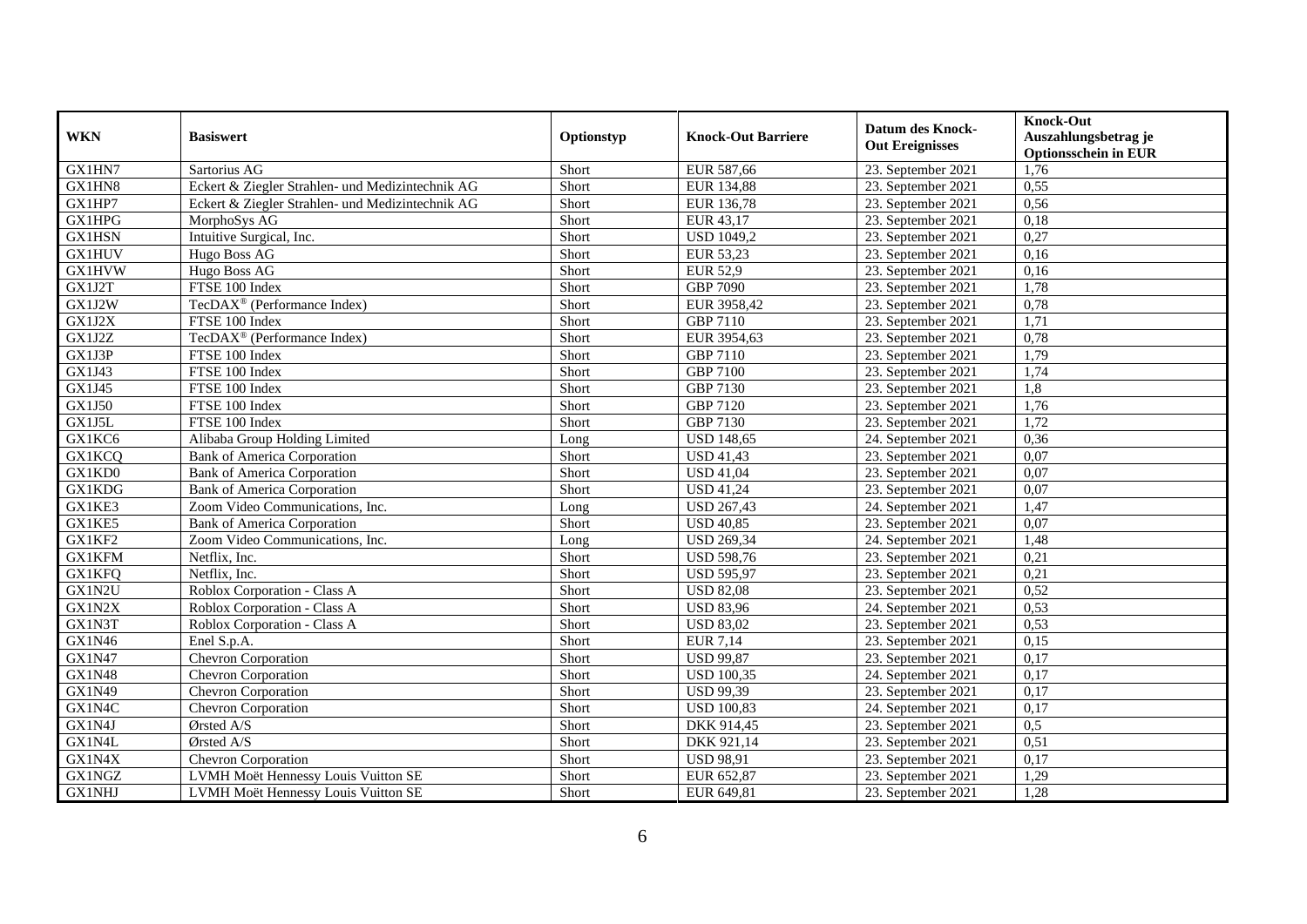| <b>WKN</b>    | <b>Basiswert</b>                                 | Optionstyp | <b>Knock-Out Barriere</b> | <b>Datum des Knock-</b><br><b>Out Ereignisses</b> | <b>Knock-Out</b><br>Auszahlungsbetrag je<br><b>Optionsschein in EUR</b> |
|---------------|--------------------------------------------------|------------|---------------------------|---------------------------------------------------|-------------------------------------------------------------------------|
| <b>GX1NHT</b> | adidas AG                                        | Short      | <b>EUR 289,68</b>         | 23. September 2021                                | 0,57                                                                    |
| GX1NK1        | Eckert & Ziegler Strahlen- und Medizintechnik AG | Short      | EUR 133,49                | 23. September 2021                                | 0,55                                                                    |
| GX1NK9        | Eckert & Ziegler Strahlen- und Medizintechnik AG | Short      | EUR 132,24                | 23. September 2021                                | 0,54                                                                    |
| <b>GX1NKB</b> | Eckert & Ziegler Strahlen- und Medizintechnik AG | Short      | EUR 132,87                | 23. September 2021                                | 0,54                                                                    |
| <b>GX1NLD</b> | LVMH Moët Hennessy Louis Vuitton SE              | Short      | EUR 655,91                | 23. September 2021                                | 1,29                                                                    |
| GX1NPC        | Occidental Petroleum Corporation                 | Short      | <b>USD 27,75</b>          | 23. September 2021                                | 0,07                                                                    |
| GX1NPP        | Occidental Petroleum Corporation                 | Short      | <b>USD 28,31</b>          | 24. September 2021                                | 0,07                                                                    |
| GX1NR4        | Kering S.A.                                      | Short      | EUR 651,22                | 23. September 2021                                | 0,2                                                                     |
| GX1NR9        | Kering S.A.                                      | Short      | EUR 656,33                | 23. September 2021                                | 0,2                                                                     |
| <b>GX1PYG</b> | 1 Feinunze Palladium, Feinheit mind. 0,9995      | Short      | <b>USD 2079,7</b>         | 23. September 2021                                | 0,93                                                                    |
| GX1Q2N        | Infineon Technologies AG                         | Short      | <b>EUR 37,9</b>           | 23. September 2021                                | 1,57                                                                    |
| GX1Q30        | <b>Uniper SE</b>                                 | Short      | <b>EUR 36,49</b>          | 23. September 2021                                | 0,11                                                                    |
| GX1Q4C        | Moderna Inc                                      | Short      | <b>USD 444,49</b>         | 23. September 2021                                | 4,2                                                                     |
| GX1Q4S        | Siemens AG                                       | Short      | EUR 150,78                | 23. September 2021                                | 0,3                                                                     |
| GX1Q54        | Infineon Technologies AG                         | Short      | EUR 37,72                 | 23. September 2021                                | 1,56                                                                    |
| GX1Q57        | Infineon Technologies AG                         | Short      | <b>EUR 37,54</b>          | 23. September 2021                                | 1,56                                                                    |
| GX1Q8B        | <b>Ballard Power Systems Inc</b>                 | Long       | <b>USD 14,79</b>          | 24. September 2021                                | 1,14                                                                    |
| GX1Q8Y        | Heineken N.V.                                    | Short      | EUR 92,09                 | 23. September 2021                                | 0,18                                                                    |
| GX1Q9P        | ADYEN N.V.                                       | Short      | EUR 2761,73               | 23. September 2021                                | 2,4                                                                     |
| GX1QAA        | Daimler AG                                       | Short      | <b>EUR 72,37</b>          | 23. September 2021                                | 0,22                                                                    |
| GX1QAB        | Daimler AG                                       | Short      | <b>EUR 73,07</b>          | 23. September 2021                                | 0,22                                                                    |
| GX1QAJ        | ADYEN N.V.                                       | Short      | EUR 2774,41               | 23. September 2021                                | 2,41                                                                    |
| GX1QAK        | Daimler AG                                       | Short      | <b>EUR 72,72</b>          | 23. September 2021                                | 0,22                                                                    |
| GX1QB2        | O'Reilly Automotive Inc.                         | Short      | <b>USD 626,01</b>         | 23. September 2021                                | 0,11                                                                    |
| GX1QB4        | O'Reilly Automotive Inc.                         | Short      | <b>USD 629,33</b>         | 23. September 2021                                | 0.11                                                                    |
| GX1QBC        | <b>American Express Company</b>                  | Short      | <b>USD 170,04</b>         | 23. September 2021                                | 0,29                                                                    |
| GX1QBL        | Enel S.p.A.                                      | Short      | <b>EUR 7,11</b>           | 23. September 2021                                | 0,14                                                                    |
| GX1QBP        | ADYEN N.V.                                       | Short      | EUR 2749,21               | 23. September 2021                                | 2,38                                                                    |
| GX1QBT        | Enel S.p.A.                                      | Short      | <b>EUR 7,04</b>           | 23. September 2021                                | 0,14                                                                    |
| GX1QBW        | Enel S.p.A.                                      | Short      | <b>EUR 7,07</b>           | 23. September 2021                                | 0,15                                                                    |
| GX1QC7        | <b>Broadcom</b> Inc                              | Short      | USD 504,0409              | 23. September 2021                                | 1,32                                                                    |
| GX1QCH        | Citigroup Inc.                                   | Short      | <b>USD 70,69</b>          | 23. September 2021                                | 0,12                                                                    |
| GX1QDE        | Airbus SE                                        | Short      | EUR 116,05                | 23. September 2021                                | 0,23                                                                    |
| GX1QE0        | Tesla Inc                                        | Short      | <b>USD 758,92</b>         | 24. September 2021                                | 0,34                                                                    |
| GX1QEB        | Tesla Inc                                        | Short      | <b>USD 755,36</b>         | 23. September 2021                                | 0,34                                                                    |
| GX1QFX        | <b>SAP SE</b>                                    | Short      | EUR 122,85                | 23. September 2021                                | 0,25                                                                    |
| GX1QJ6        | Dow Jones Industrial Average <sup>®</sup> Index  | Short      | USD 34718,03              | 23. September 2021                                | 0,6                                                                     |
| GX1QJ7        | Dow Jones Industrial Average® Index              | Short      | USD 34752,02              | 23. September 2021                                | 0,6                                                                     |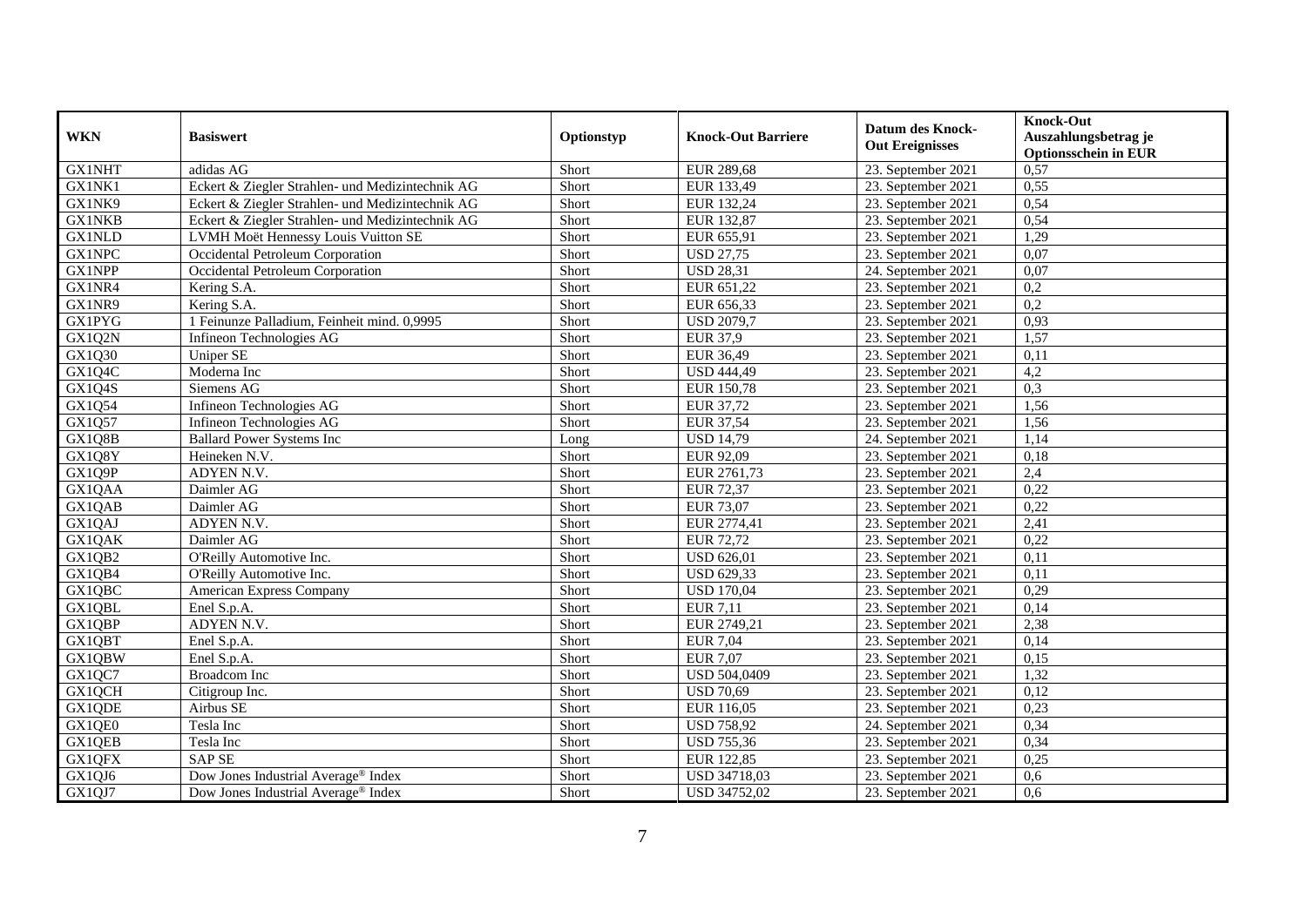| <b>WKN</b>    | <b>Basiswert</b>                                      | Optionstyp | <b>Knock-Out Barriere</b> | <b>Datum des Knock-</b><br><b>Out Ereignisses</b> | <b>Knock-Out</b><br>Auszahlungsbetrag je<br><b>Optionsschein in EUR</b> |
|---------------|-------------------------------------------------------|------------|---------------------------|---------------------------------------------------|-------------------------------------------------------------------------|
| GX1QJB        | Dow Jones Industrial Average <sup>®</sup> Index       | Short      | USD 34802,85              | 23. September 2021                                | 0,6                                                                     |
| GX1QJE        | Dow Jones Industrial Average <sup>®</sup> Index       | Short      | USD 34836,71              | 23. September 2021                                | 0,6                                                                     |
| GX1QJH        | Dow Jones Industrial Average <sup>®</sup> Index       | Short      | USD 34701,16              | 23. September 2021                                | 0,6                                                                     |
| GX1QJM        | Dow Jones Industrial Average <sup>®</sup> Index       | Short      | USD 34819,72              | 23. September 2021                                | 0,6                                                                     |
| GX1QJN        | Dow Jones Industrial Average® Index                   | Short      | <b>USD 34785,87</b>       | 23. September 2021                                | 0,6                                                                     |
| GX1QJW        | Dow Jones Industrial Average <sup>®</sup> Index       | Short      | <b>USD 34735</b>          | 23. September 2021                                | 0,6                                                                     |
| GX1QK0        | Dow Jones Industrial Average <sup>®</sup> Index       | Short      | USD 34768,85              | 23. September 2021                                | 0,6                                                                     |
| GX1QK7        | Dow Jones Industrial Average <sup>®</sup> Index       | Short      | USD 34853,79              | 23. September 2021                                | 0,6                                                                     |
| GX1QKA        | Dow Jones Industrial Average® Index                   | Short      | USD 34870,65              | 23. September 2021                                | 0.6                                                                     |
| <b>GX1SNB</b> | Banco Santander S.A.                                  | Short      | <b>EUR 3,03</b>           | 23. September 2021                                | 0,06                                                                    |
| <b>GX1SNH</b> | Puma SE                                               | Short      | EUR 102,57                | 23. September 2021                                | 0,21                                                                    |
| <b>GX1SNN</b> | Schaeffler AG                                         | Short      | EUR 6,65                  | 23. September 2021                                | 0,28                                                                    |
| <b>GX1SNP</b> | Schaeffler AG                                         | Short      | <b>EUR 6,68</b>           | 23. September 2021                                | 0,28                                                                    |
| <b>GX1SNQ</b> | Schaeffler AG                                         | Short      | <b>EUR 6,62</b>           | 23. September 2021                                | 0,27                                                                    |
| <b>GX1SNR</b> | Banco Santander S.A.                                  | Short      | <b>EUR 3,06</b>           | 23. September 2021                                | 0,06                                                                    |
| GX1SNS        | Schaeffler AG                                         | Short      | <b>EUR 6,58</b>           | 23. September 2021                                | 0,28                                                                    |
| <b>GX1SNX</b> | Banco Santander S.A.                                  | Short      | <b>EUR 3,05</b>           | 23. September 2021                                | 0,06                                                                    |
| GX1SNZ        | Puma SE                                               | Short      | EUR 101,09                | 23. September 2021                                | 0,2                                                                     |
| GX1SP0        | Banco Santander S.A.                                  | Short      | <b>EUR 3,02</b>           | 23. September 2021                                | 0,06                                                                    |
| GX1SP3        | Schaeffler AG                                         | Short      | EUR 6,55                  | 23. September 2021                                | 0,27                                                                    |
| GX1SP4        | Puma SE                                               | Short      | EUR 101,58                | 23. September 2021                                | 0,2                                                                     |
| GX1SP6        | Schaeffler AG                                         | Short      | EUR 6,72                  | 23. September 2021                                | 0,28                                                                    |
| <b>GX1SPA</b> | Puma SE                                               | Short      | EUR 102,07                | 23. September 2021                                | 0,21                                                                    |
| <b>GX1SSF</b> | DAX <sup>®</sup> (Performance Index)                  | Short      | EUR 15651,45              | 23. September 2021                                | 1,55                                                                    |
| GX1SSG        | DAX <sup>®</sup> (Performance Index)                  | Short      | EUR 15613,1               | 23. September 2021                                | 1,55                                                                    |
| GX1SSH        | $\text{DAX}^{\circledast}$ (Performance Index)        | Short      | EUR 15666,79              | 23. September 2021                                | 1,55                                                                    |
| GX1SSK        | DAX <sup>®</sup> (Performance Index)                  | Short      | EUR 15636,11              | 23. September 2021                                | 1,55                                                                    |
| <b>GX1SSL</b> | $DAX^{\circledR}$ (Performance Index)                 | Short      | EUR 15643,79              | 23. September 2021                                | 1,55                                                                    |
| <b>GX1SSM</b> | $DAX^{\circledast}$ (Performance Index)               | Short      | EUR 15597,73              | 23. September 2021                                | 1,54                                                                    |
| GX1SSQ        | DAX <sup>®</sup> (Performance Index)                  | Short      | EUR 15682,17              | 23. September 2021                                | 1,55                                                                    |
| GX1SSR        | DAX <sup>®</sup> (Performance Index)                  | Short      | EUR 15605,43              | 23. September 2021                                | 1,55                                                                    |
| GX1SSS        | DAX <sup>®</sup> (Performance Index)                  | Short      | EUR 15659,13              | 23. September 2021                                | 1,55                                                                    |
| <b>GX1SST</b> | $DAX^{\circledast}$ (Performance Index)               | Short      | EUR 15628,45              | 23. September 2021                                | 1,55                                                                    |
| <b>GX1SSW</b> | $\overline{\text{DAX}^{\otimes}}$ (Performance Index) | Short      | EUR 15620,74              | 23. September 2021                                | 1,55                                                                    |
| GX1ST9        | $\text{DAX}^{\circledast}$ (Performance Index)        | Short      | EUR 15674,48              | 23. September 2021                                | 1,55                                                                    |
| GX1SU8        | DAX <sup>®</sup> (Performance Index)                  | Short      | EUR 15590,07              | 23. September 2021                                | 1,54                                                                    |
| GX1SU9        | DAX <sup>®</sup> (Performance Index)                  | Short      | EUR 15536,37              | 23. September 2021                                | 1,54                                                                    |
| <b>GX1SUC</b> | $DAX^{\circledast}$ (Performance Index)               | Short      | EUR 15582,39              | 23. September 2021                                | 1,54                                                                    |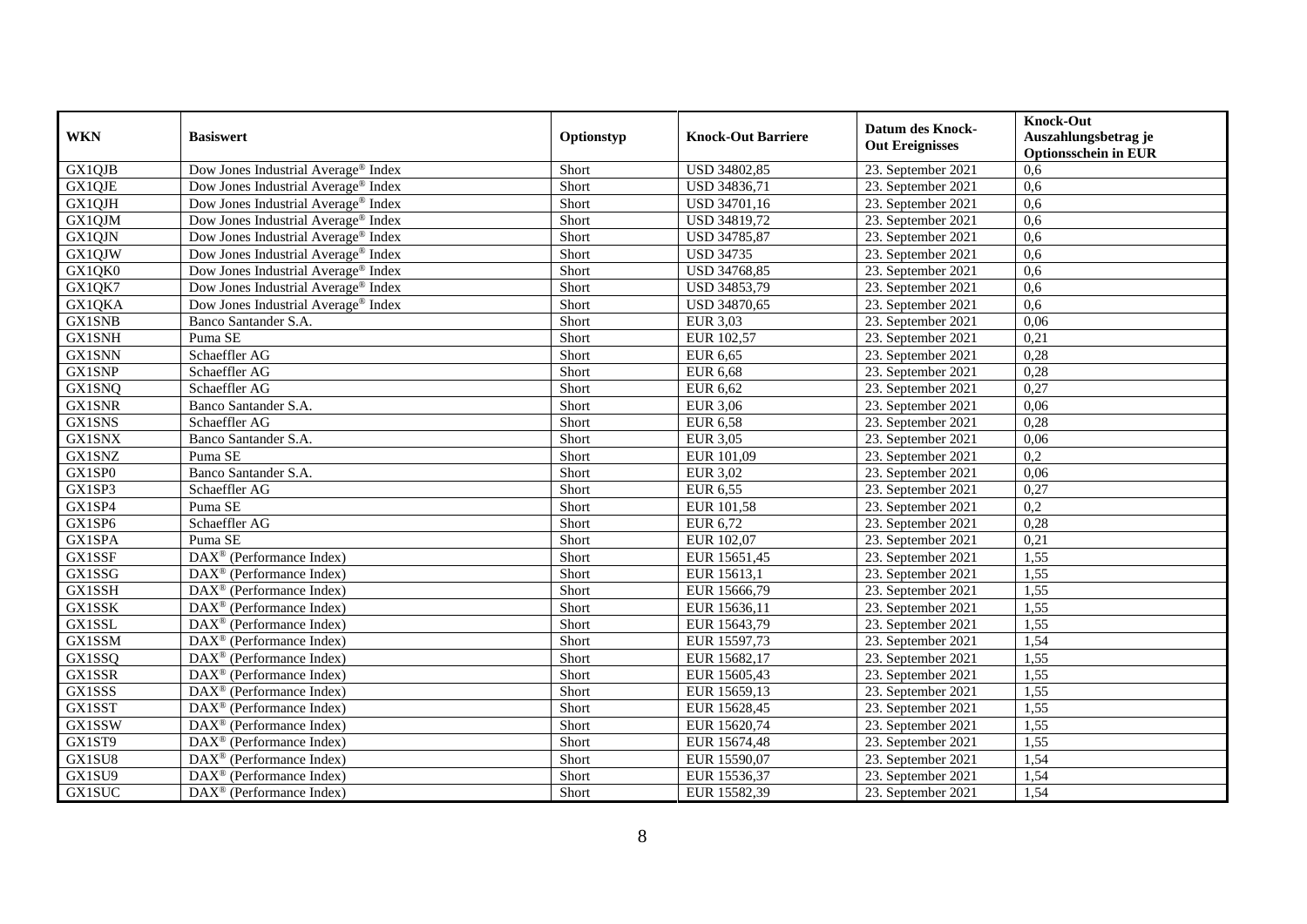| <b>WKN</b>    | <b>Basiswert</b>                                                  | Optionstyp | <b>Knock-Out Barriere</b> | <b>Datum des Knock-</b><br><b>Out Ereignisses</b> | <b>Knock-Out</b><br>Auszahlungsbetrag je<br><b>Optionsschein in EUR</b> |
|---------------|-------------------------------------------------------------------|------------|---------------------------|---------------------------------------------------|-------------------------------------------------------------------------|
| <b>GX1SUD</b> | DAX <sup>®</sup> (Performance Index)                              | Short      | EUR 15551,72              | 23. September 2021                                | 1,54                                                                    |
| <b>GX1SUE</b> | $\overline{\text{DAX}^{\otimes}}$ (Performance Index)             | Short      | EUR 15574,72              | 23. September 2021                                | 1,54                                                                    |
| <b>GX1SUF</b> | $DAX^{\circledcirc}$ (Performance Index)                          | Short      | EUR 15544,05              | 23. September 2021                                | 1,54                                                                    |
| <b>GX1SUG</b> | DAX <sup>®</sup> (Performance Index)                              | Short      | EUR 15567,04              | 23. September 2021                                | 1,54                                                                    |
| <b>GX1SUH</b> | $DAX^{\circledast}$ (Performance Index)                           | Short      | EUR 15559,38              | 23. September 2021                                | 1,54                                                                    |
| <b>GX1SUJ</b> | DAX <sup>®</sup> (Performance Index)/X-DAX <sup>®</sup>           | Short      | EUR 15674,48              | 23. September 2021                                | 1,55                                                                    |
| <b>GX1SUL</b> | DAX <sup>®</sup> (Performance Index)/X-DAX <sup>®</sup>           | Short      | EUR 15666,79              | 23. September 2021                                | 1,55                                                                    |
| <b>GX1SUM</b> | DAX <sup>®</sup> (Performance Index)/X-DAX <sup>®</sup>           | Short      | EUR 15682,17              | 23. September 2021                                | 1,55                                                                    |
| <b>GX1SUN</b> | $DAX^{\circledcirc}$ (Performance Index)/ X- $DAX^{\circledcirc}$ | Short      | EUR 15689,85              | 23. September 2021                                | 1,55                                                                    |
| <b>GX1SUP</b> | DAX <sup>®</sup> (Performance Index)/ X-DAX <sup>®</sup>          | Short      | EUR 15574,72              | 23. September 2021                                | 1,54                                                                    |
| <b>GX1SUQ</b> | DAX <sup>®</sup> (Performance Index)/X-DAX <sup>®</sup>           | Short      | EUR 15613,1               | 23. September 2021                                | 1,55                                                                    |
| <b>GX1SUR</b> | DAX <sup>®</sup> (Performance Index)/ X-DAX <sup>®</sup>          | Short      | EUR 15628,45              | 23. September 2021                                | 1,55                                                                    |
| <b>GX1SUS</b> | DAX <sup>®</sup> (Performance Index)/X-DAX <sup>®</sup>           | Short      | EUR 15597,73              | 23. September 2021                                | 1,54                                                                    |
| <b>GX1SUT</b> | DAX <sup>®</sup> (Performance Index)/X-DAX <sup>®</sup>           | Short      | EUR 15620,74              | 23. September 2021                                | 1,55                                                                    |
| <b>GX1SUU</b> | DAX <sup>®</sup> (Performance Index)/X-DAX <sup>®</sup>           | Short      | EUR 15590,07              | 23. September 2021                                | 1,54                                                                    |
| <b>GX1SUV</b> | DAX <sup>®</sup> (Performance Index)/ X-DAX <sup>®</sup>          | Short      | EUR 15582,39              | 23. September 2021                                | 1,54                                                                    |
| <b>GX1SUW</b> | DAX <sup>®</sup> (Performance Index)/X-DAX <sup>®</sup>           | Short      | EUR 15651,45              | 23. September 2021                                | 1,55                                                                    |
| <b>GX1SUX</b> | DAX <sup>®</sup> (Performance Index)/X-DAX <sup>®</sup>           | Short      | EUR 15643,79              | 23. September 2021                                | 1,55                                                                    |
| <b>GX1SUY</b> | DAX <sup>®</sup> (Performance Index)/X-DAX <sup>®</sup>           | Short      | EUR 15605,43              | 23. September 2021                                | 1,55                                                                    |
| GX1SUZ        | DAX <sup>®</sup> (Performance Index)/X-DAX <sup>®</sup>           | Short      | EUR 15636,11              | 23. September 2021                                | 1,55                                                                    |
| GX1SV6        | $DAX^{\circledast}$ (Performance Index)/X-DAX <sup>®</sup>        | Short      | EUR 15567,04              | 23. September 2021                                | 1,54                                                                    |
| GX1SV7        | DAX <sup>®</sup> (Performance Index)/X-DAX <sup>®</sup>           | Short      | EUR 15659,13              | 23. September 2021                                | 1,55                                                                    |
| GX1SV8        | DAX <sup>®</sup> (Performance Index)/ X-DAX <sup>®</sup>          | Short      | EUR 15551,72              | 23. September 2021                                | 1,54                                                                    |
| <b>GX1SVB</b> | DAX <sup>®</sup> (Performance Index)/X-DAX <sup>®</sup>           | Short      | EUR 15559,38              | 23. September 2021                                | 1,54                                                                    |
| <b>GX1SVK</b> | DAX <sup>®</sup> (Performance Index)                              | Short      | EUR 15689,85              | 23. September 2021                                | 1,55                                                                    |
| GX1T0T        | 1 Feinunze Silber, Feinheit mind. 0,999                           | Long       | <b>USD 22,2</b>           | 24. September 2021                                | 0,55                                                                    |
| GX1T2M        | EUREX Euro Bund Future (Generic Front Month<br>Future)            | Long       | <b>EUR 171</b>            | 23. September 2021                                | 3,34                                                                    |
| GX1T2S        | CBOT Soybeans Future (Generic Front Month Future)                 | Short      | <b>USD 12,9</b>           | 23. September 2021                                | 0,83                                                                    |
| GX1T3U        | Accenture plc                                                     | Short      | <b>USD 339,86</b>         | 23. September 2021                                | 0,59                                                                    |
| GX1T3V        | ASML Holding N.V.                                                 | Short      | <b>EUR 740,5</b>          | 23. September 2021                                | 1,49                                                                    |
| GX1T3X        | Nvidia Corporation                                                | Short      | <b>USD 219,92</b>         | 23. September 2021                                | 0,99                                                                    |
| GX1T3Y        | <b>BioNTech SE - ADR</b>                                          | Short      | <b>USD 355,21</b>         | 23. September 2021                                | 1,42                                                                    |
| GX1T3Z        | Veolia Environnement S.A.                                         | Short      | <b>EUR 27,64</b>          | 23. September 2021                                | 0,55                                                                    |
| GX1T40        | ASML Holding N.V.                                                 | Short      | EUR 751,24                | 23. September 2021                                | 1,52                                                                    |
| GX1T43        | <b>BioNTech SE - ADR</b>                                          | Short      | <b>USD 353,55</b>         | 23. September 2021                                | 1,42                                                                    |
| GX1T47        | BioNTech SE - ADR                                                 | Short      | <b>USD 358,54</b>         | 23. September 2021                                | 1,43                                                                    |
| GX1T4A        | <b>AIXTRON SE</b>                                                 | Short      | <b>EUR 23,7</b>           | 24. September 2021                                | 1,23                                                                    |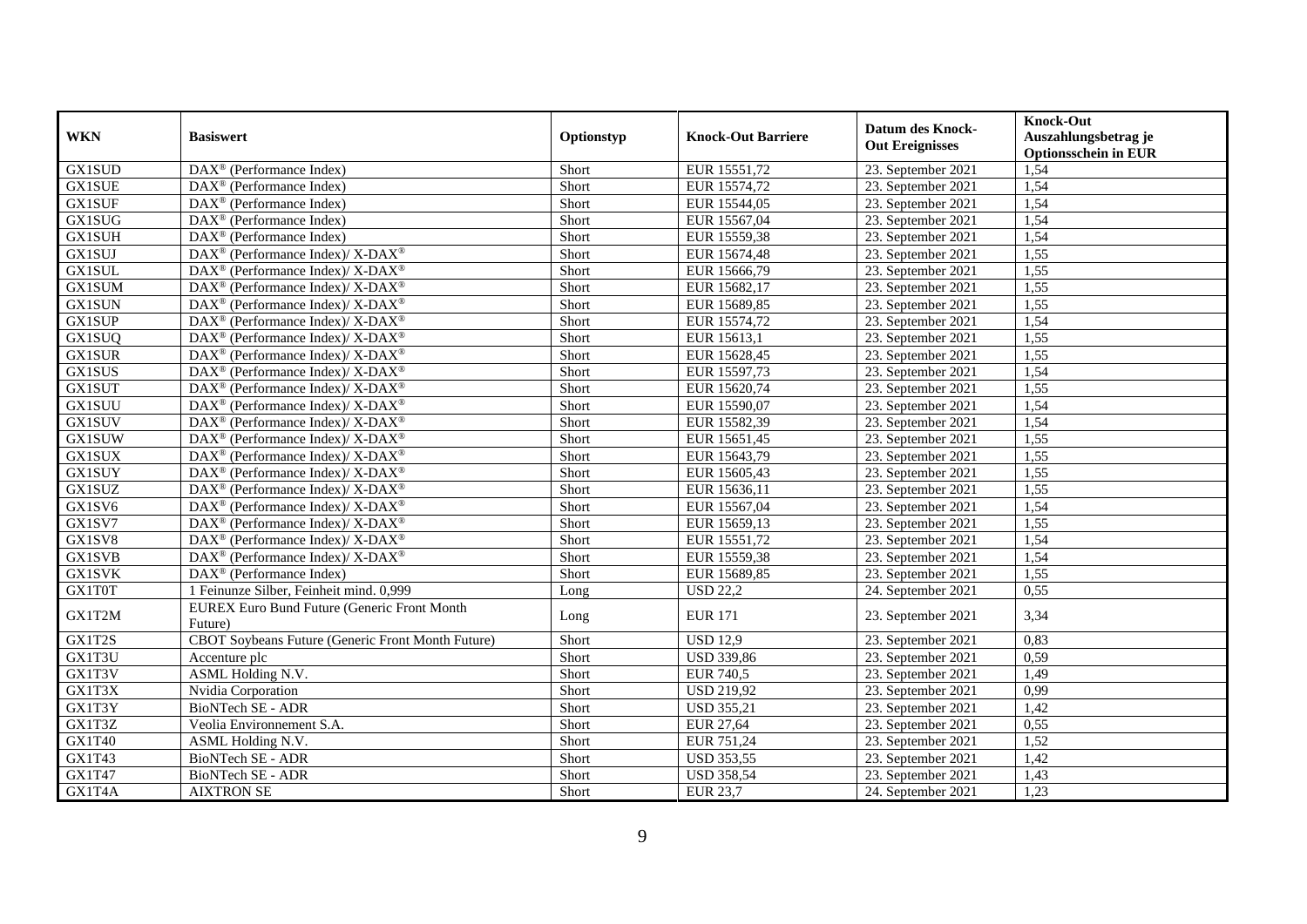| <b>WKN</b>    | <b>Basiswert</b>                  | Optionstyp | <b>Knock-Out Barriere</b> | <b>Datum des Knock-</b><br><b>Out Ereignisses</b> | <b>Knock-Out</b><br>Auszahlungsbetrag je<br><b>Optionsschein in EUR</b> |
|---------------|-----------------------------------|------------|---------------------------|---------------------------------------------------|-------------------------------------------------------------------------|
| GX1T4D        | Nvidia Corporation                | Short      | <b>USD 221,96</b>         | 23. September 2021                                |                                                                         |
| GX1T4G        | BioNTech SE - ADR                 | Short      | <b>USD 350,22</b>         | 23. September 2021                                | 1,4                                                                     |
| GX1T4H        | Infineon Technologies AG          | Short      | EUR 37,31                 | 23. September 2021                                | 1,54                                                                    |
| GX1T4K        | Volkswagen AG                     | Short      | EUR 188,61                | 23. September 2021                                | 0,38                                                                    |
| GX1T4R        | Volkswagen AG                     | Short      | EUR 190,43                | 23. September 2021                                | 0,38                                                                    |
| GX1T4S        | Volkswagen AG                     | Short      | EUR 189,52                | 23. September 2021                                | 0,38                                                                    |
| GX1T4Y        | Veolia Environnement S.A.         | Short      | <b>EUR 27,45</b>          | 23. September 2021                                | 0,55                                                                    |
| GX1T4Z        | Beyond Meat, Inc.                 | Long       | <b>USD 110,43</b>         | 24. September 2021                                | 0,77                                                                    |
| <b>GX1T52</b> | Accenture plc                     | Short      | <b>USD 343,18</b>         | 23. September 2021                                | 0,59                                                                    |
| GX1T56        | Beyond Meat, Inc.                 | Long       | <b>USD 109,78</b>         | 24. September 2021                                | 0,77                                                                    |
| GX1T5N        | ASML Holding N.V.                 | Short      | EUR 754,83                | 23. September 2021                                | 1,52                                                                    |
| GX1T5P        | <b>AIXTRON SE</b>                 | Short      | <b>EUR 23,59</b>          | 24. September 2021                                | 1,23                                                                    |
| GX1T5V        | <b>AIXTRON SE</b>                 | Short      | EUR 23,37                 | 23. September 2021                                | 1,22                                                                    |
| GX1T5X        | <b>BioNTech SE - ADR</b>          | Short      | <b>USD 356,87</b>         | 23. September 2021                                | 1,42                                                                    |
| GX1T6C        | Infineon Technologies AG          | Short      | <b>EUR 36,96</b>          | 23. September 2021                                | 1,53                                                                    |
| GX1T6D        | BioNTech SE - ADR                 | Short      | <b>USD 351,89</b>         | 23. September 2021                                | 1,41                                                                    |
| GX1T6E        | ASML Holding N.V.                 | Short      | EUR 744,08                | 23. September 2021                                | 1,5                                                                     |
| GX1T6J        | Nvidia Corporation                | Short      | <b>USD 220,94</b>         | 23. September 2021                                | 0,99                                                                    |
| GX1T6R        | Infineon Technologies AG          | Short      | EUR 37,13                 | 23. September 2021                                | 1,54                                                                    |
| GX1T6T        | $K+SAG$                           | Short      | <b>EUR 12,92</b>          | 23. September 2021                                | 0,4                                                                     |
| GX1T82        | <b>ASML Holding N.V.</b>          | Short      | EUR 747,66                | 23. September 2021                                | 1,51                                                                    |
| <b>GX1T84</b> | <b>AIXTRON SE</b>                 | Short      | <b>EUR 23,48</b>          | 23. September 2021                                | 1,22                                                                    |
| GX1T86        | <b>BASF SE</b>                    | Short      | EUR 64,14                 | 23. September 2021                                | 0,13                                                                    |
| <b>GX1T88</b> | <b>BASF SE</b>                    | Short      | EUR 64,45                 | 23. September 2021                                | 0,13                                                                    |
| GX1T89        | $K+SAG$                           | Short      | <b>EUR 12,86</b>          | 23. September 2021                                | 0,4                                                                     |
| GX1T8R        | <b>BASF SE</b>                    | Short      | EUR 63,84                 | 23. September 2021                                | 0,13                                                                    |
| GX1T91        | adidas AG                         | Short      | EUR 287,79                | 23. September 2021                                | 0,58                                                                    |
| <b>GX1TAT</b> | <b>LINDE PLC</b>                  | Short      | EUR 264,53                | 23. September 2021                                | 0,53                                                                    |
| GX1TB6        | Alphabet Inc. - Class C           | Short      | <b>USD 2843,77</b>        | 23. September 2021                                | 0,75                                                                    |
| <b>GX1TBG</b> | <b>LINDE PLC</b>                  | Short      | EUR 263,26                | 23. September 2021                                | 0,53                                                                    |
| <b>GX1TBJ</b> | <b>SAP SE</b>                     | Short      | EUR 122,13                | 23. September 2021                                | 0,25                                                                    |
| <b>GX1TBP</b> | Alphabet Inc. - Class C           | Short      | <b>USD 2857,45</b>        | 24. September 2021                                | 0,75                                                                    |
| <b>GX1TCQ</b> | Air Liquide SA                    | Short      | EUR 145,69                | 23. September 2021                                | 0,29                                                                    |
| <b>GX1TCS</b> | Zoom Video Communications, Inc.   | Long       | <b>USD 273,88</b>         | $24.$ September 2021                              | 1,52                                                                    |
| GX1TD0        | PayPal Holdings, Inc.             | Short      | <b>USD 278,9</b>          | 23. September 2021                                | 0,73                                                                    |
| GX1TD7        | Deutsche Telekom AG               | Short      | <b>EUR 17,44</b>          | 23. September 2021                                | 0,35                                                                    |
| <b>GX1TDJ</b> | Bayerische Motoren Werke AG (BMW) | Short      | <b>EUR 81,98</b>          | 23. September 2021                                | 0,17                                                                    |
| <b>GX1TDR</b> | Bayerische Motoren Werke AG (BMW) | Short      | EUR 82,37                 | 23. September 2021                                | 0,17                                                                    |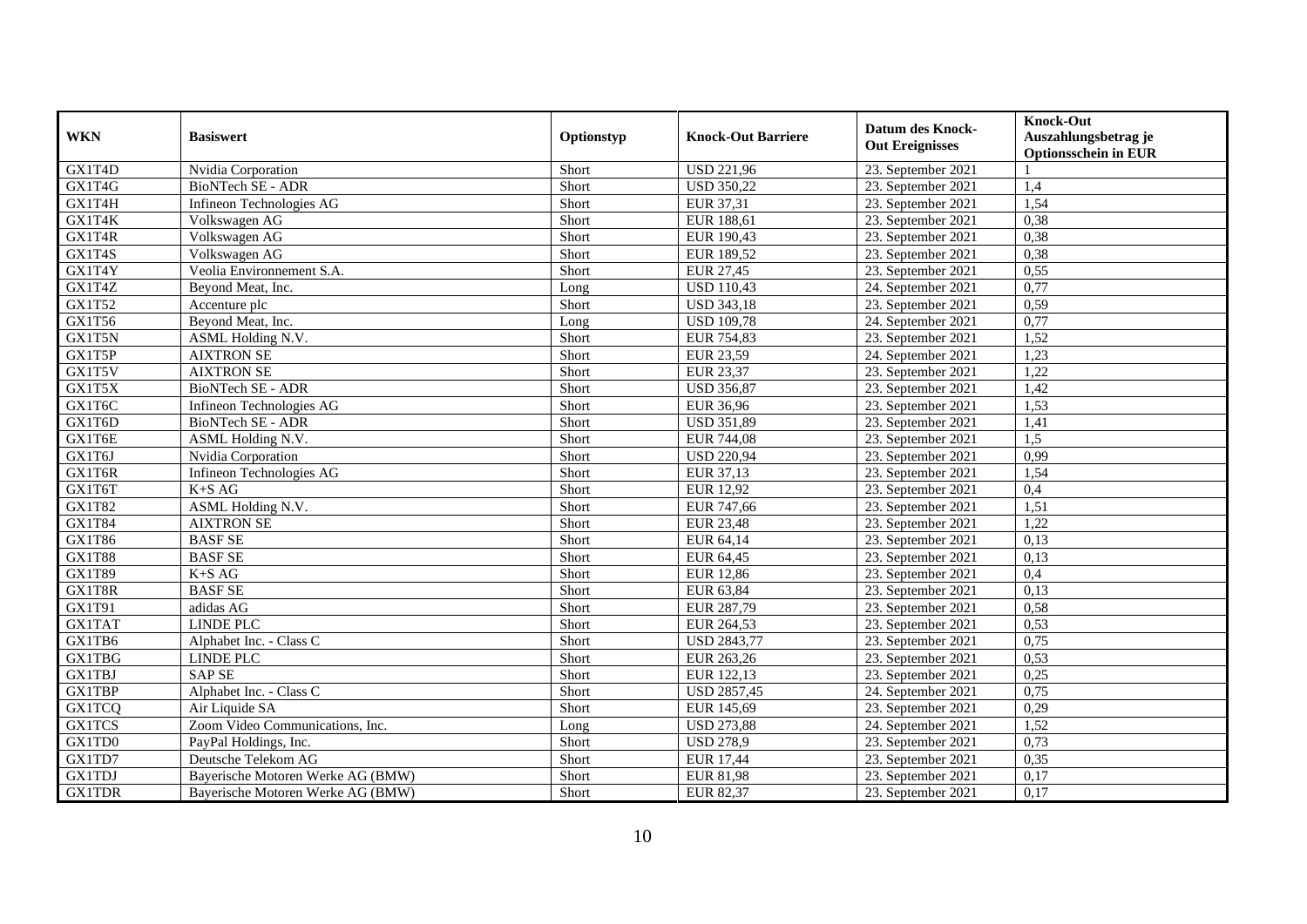| <b>WKN</b>    | <b>Basiswert</b>                                      | Optionstyp | <b>Knock-Out Barriere</b> | <b>Datum des Knock-</b><br><b>Out Ereignisses</b> | <b>Knock-Out</b><br>Auszahlungsbetrag je<br><b>Optionsschein in EUR</b> |
|---------------|-------------------------------------------------------|------------|---------------------------|---------------------------------------------------|-------------------------------------------------------------------------|
| <b>GX1TDY</b> | Covestro AG                                           | Short      | <b>EUR 56,61</b>          | 24. September 2021                                | 0,17                                                                    |
| <b>GX1TEG</b> | PayPal Holdings, Inc.                                 | Short      | <b>USD 276,23</b>         | 23. September 2021                                | 0,73                                                                    |
| <b>GX1TEH</b> | Daimler AG                                            | Short      | <b>EUR 72,01</b>          | 23. September 2021                                | 0,22                                                                    |
| <b>GX1TEW</b> | Bayerische Motoren Werke AG (BMW)                     | Short      | EUR 81,59                 | 23. September 2021                                | 0,16                                                                    |
| <b>GX1TEX</b> | Banco Santander S.A.                                  | Short      | <b>EUR 3,08</b>           | 23. September 2021                                | 0,06                                                                    |
| <b>GX1TEZ</b> | PayPal Holdings, Inc.                                 | Short      | <b>USD 277,57</b>         | 23. September 2021                                | 0,73                                                                    |
| <b>GX1VHY</b> | 1 Feinunze Gold, Feinheit mind. 0,995, LBMA           | Long       | <b>USD 1755</b>           | 23. September 2021                                | 2,89                                                                    |
| GX1VK0        | 1 Feinunze Gold, Feinheit mind. 0,995, LBMA           | Long       | <b>USD 1746</b>           | 23. September 2021                                | 2,86                                                                    |
| GX1VK3        | 1 Feinunze Gold, Feinheit mind. 0,995, LBMA           | Long       | <b>USD 1751</b>           | 23. September 2021                                | 2,92                                                                    |
| GX1VN5        | $\text{DAX}^{\textcircled{}}$ (Performance Index)     | Short      | EUR 15523,69              | 23. September 2021                                | 1,55                                                                    |
| GX1VN9        | $\overline{\text{DAX}^{\otimes}}$ (Performance Index) | Short      | EUR 15516,2               | 23. September 2021                                | 1,55                                                                    |
| GX1VQQ        | Dow Jones Industrial Average® Index                   | Short      | <b>USD 34549</b>          | 23. September 2021                                | 0,6                                                                     |
| <b>GX1VQS</b> | Dow Jones Industrial Average® Index                   | Short      | USD 34565,62              | 23. September 2021                                | 0,6                                                                     |
| <b>GX1VQT</b> | Dow Jones Industrial Average® Index                   | Short      | USD 34515,86              | 23. September 2021                                | 0,6                                                                     |
| <b>GX1VQW</b> | Dow Jones Industrial Average <sup>®</sup> Index       | Short      | USD 34648,58              | 23. September 2021                                | 0,6                                                                     |
| <b>GX1VQY</b> | Dow Jones Industrial Average® Index                   | Short      | USD 34598,87              | 23. September 2021                                | 0,6                                                                     |
| GX1VR2        | Dow Jones Industrial Average <sup>®</sup> Index       | Short      | USD 34631,84              | 23. September 2021                                | 0.6                                                                     |
| GX1VR4        | Dow Jones Industrial Average® Index                   | Short      | USD 34665,05              | 23. September 2021                                | 0,6                                                                     |
| GX1VR5        | Dow Jones Industrial Average <sup>®</sup> Index       | Short      | USD 34532,78              | 23. September 2021                                | 0,6                                                                     |
| GX1VR7        | Dow Jones Industrial Average® Index                   | Short      | USD 34615,48              | 23. September 2021                                | 0,6                                                                     |
| GX1VR8        | Dow Jones Industrial Average® Index                   | Short      | USD 34466,04              | 23. September 2021                                | 0,6                                                                     |
| GX1VR9        | Dow Jones Industrial Average <sup>®</sup> Index       | Short      | USD 34499,36              | 23. September 2021                                | 0,6                                                                     |
| <b>GX1VRA</b> | Dow Jones Industrial Average® Index                   | Short      | USD 34449,76              | 23. September 2021                                | 0,6                                                                     |
| <b>GX1VRC</b> | Dow Jones Industrial Average® Index                   | Short      | USD 34482,74              | 23. September 2021                                | 0,6                                                                     |
| <b>GX1VRN</b> | Dow Jones Industrial Average® Index                   | Short      | USD 34582,04              | 23. September 2021                                | 0,6                                                                     |
| GX1VSM        | NASDAQ-100 Index®                                     | Short      | USD 15347,19              | 23. September 2021                                | 2,67                                                                    |
| GX1VT3        | NASDAQ-100 Index®                                     | Short      | USD 15259,15              | 23. September 2021                                | 2,65                                                                    |
| GX1VT6        | NASDAQ-100 Index®                                     | Short      | USD 15273,93              | 23. September 2021                                | 2,65                                                                    |
| GX1VT7        | NASDAQ-100 Index®                                     | Short      | USD 15303,16              | 23. September 2021                                | 2,66                                                                    |
| GX1VT8        | NASDAQ-100 Index®                                     | Short      | USD 15288,45              | 23. September 2021                                | 2,66                                                                    |
| <b>GX1VTC</b> | NASDAQ-100 Index®                                     | Short      | <b>USD 15317,74</b>       | 23. September 2021                                | 2,66                                                                    |
| <b>GX1VTK</b> | S&P 500 <sup>®</sup> Index                            | Short      | USD 4455,272              | 23. September 2021                                | 0,77                                                                    |
| <b>GX1VTR</b> | S&P 500 <sup>®</sup> Index                            | Short      | USD 4463,768              | 23. September 2021                                | 0,78                                                                    |
| <b>GX1VTV</b> | S&P 500 <sup>®</sup> Index                            | Short      | USD 4417,016              | 23. September 2021                                | 0,77                                                                    |
| <b>GX1VTW</b> | S&P 500 <sup>®</sup> Index                            | Short      | USD 4459,534              | 23. September 2021                                | 0,77                                                                    |
| <b>GX1VTX</b> | S&P 500 <sup>®</sup> Index                            | Short      | <b>USD 4425,57</b>        | 23. September 2021                                | 0,77                                                                    |
| GX1VU0        | S&P 500 <sup>®</sup> Index                            | Short      | USD 4434,037              | 23. September 2021                                | 0,77                                                                    |
| GX1VU1        | S&P 500 <sup>®</sup> Index                            | Short      | <b>USD 4438,26</b>        | 23. September 2021                                | 0,77                                                                    |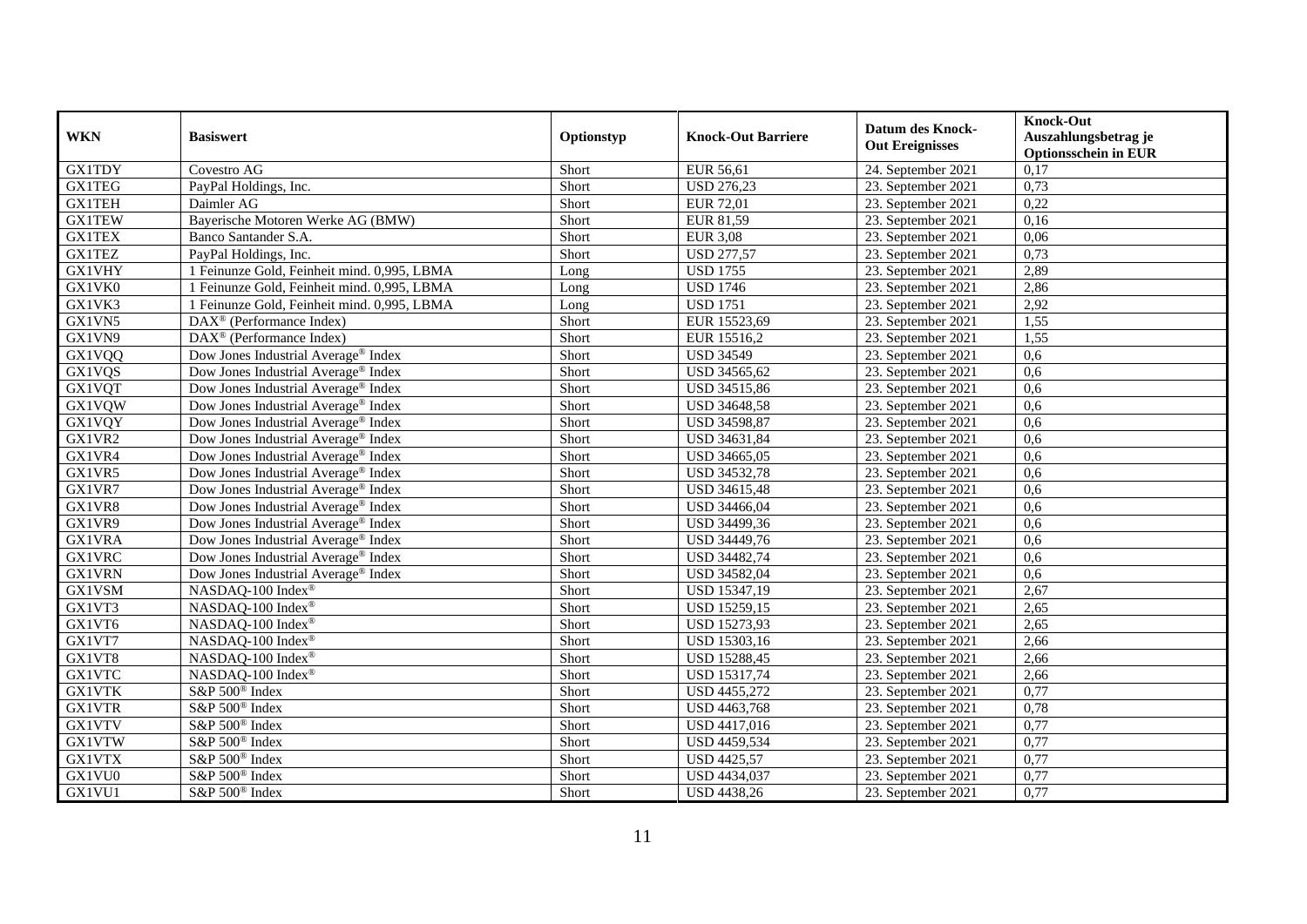| <b>WKN</b>          | <b>Basiswert</b>                        | Optionstyp | <b>Knock-Out Barriere</b> | <b>Datum des Knock-</b><br><b>Out Ereignisses</b> | <b>Knock-Out</b><br>Auszahlungsbetrag je<br><b>Optionsschein in EUR</b> |
|---------------------|-----------------------------------------|------------|---------------------------|---------------------------------------------------|-------------------------------------------------------------------------|
| GX1VU2              | S&P 500 <sup>®</sup> Index              | Short      | USD 4421,278              | 23. September 2021                                | 0,77                                                                    |
| GX1VU3              | S&P 500 <sup>®</sup> Index              | Short      | <b>USD 4446,795</b>       | 23. September 2021                                | 0,78                                                                    |
| GX1VU5              | S&P 500 <sup>®</sup> Index              | Short      | USD 4442,513              | 23. September 2021                                | 0,78                                                                    |
| <b>GX1VUJ</b>       | NASDAQ-100 Index®                       | Short      | USD 15244,41              | 23. September 2021                                | 2,65                                                                    |
| <b>GX1VUU</b>       | NASDAQ-100 Index®                       | Short      | USD 15332,43              | 23. September 2021                                | 2,67                                                                    |
| GX1VV2              | S&P 500 <sup>®</sup> Index              | Short      | USD 4451,078              | 23. September 2021                                | 0,78                                                                    |
| GX1VV4              | S&P 500 <sup>®</sup> Index              | Short      | USD 4429,774              | 23. September 2021                                | 0,77                                                                    |
| GX1VV6              | DAX <sup>®</sup> (Performance Index)    | Short      | EUR 15508,66              | 23. September 2021                                | 1,55                                                                    |
| <b>GX1VVJ</b>       | Deutsche Bank AG                        | Short      | <b>EUR 10,55</b>          | 23. September 2021                                | 0,43                                                                    |
| <b>GX1VVL</b>       | Deutsche Bank AG                        | Short      | <b>EUR 10,69</b>          | 24. September 2021                                | 0,45                                                                    |
| GX1VVQ              | Alibaba Group Holding Limited           | Long       | <b>USD 149,53</b>         | 24. September 2021                                | 0,37                                                                    |
| <b>GX1VVS</b>       | Microsoft Corporation                   | Short      | <b>USD 300,61</b>         | 23. September 2021                                | 0,52                                                                    |
| GX1VW4              | Deutsche Bank AG                        | Short      | <b>EUR 10,74</b>          | 24. September 2021                                | 0,45                                                                    |
| GX1VW5              | Aurelius Equity Opportunities SE & KGaA | Short      | EUR 26,14                 | 23. September 2021                                | 0,08                                                                    |
| <b>GX1VWD</b>       | Delivery Hero SE                        | Short      | EUR 121,98                | 23. September 2021                                | 0,78                                                                    |
| <b>GX1VWT</b>       | Medtronic, PLC                          | Short      | <b>USD 130,2098</b>       | 23. September 2021                                | 0,23                                                                    |
| GX1VX0              | Delivery Hero SE                        | Short      | EUR 121,42                | 23. September 2021                                | 0,77                                                                    |
| GX1VX9              | Deutsche Bank AG                        | Short      | <b>EUR 10,59</b>          | 23. September 2021                                | 0,45                                                                    |
| <b>GX1VXA</b>       | Deutsche Bank AG                        | Short      | EUR 10,79                 | 24. September 2021                                | 0,45                                                                    |
| <b>GX1VXK</b>       | Medtronic, PLC                          | Short      | USD 129,0927              | 23. September 2021                                | 0,23                                                                    |
| <b>GX1VXN</b>       | Deutsche Bank AG                        | Short      | <b>EUR 10,64</b>          | 23. September 2021                                | 0,45                                                                    |
| GX1VZ3              | Aurelius Equity Opportunities SE & KGaA | Short      | EUR 26,54                 | 23. September 2021                                | 0,08                                                                    |
| <b>GX1VZX</b>       | $K+SAG$                                 | Short      | EUR 13,03                 | 23. September 2021                                | 0,41                                                                    |
| GX1W03              | $K+SAG$                                 | Short      | <b>EUR 13,1</b>           | 23. September 2021                                | 0,41                                                                    |
| GX1W05              | ThyssenKrupp AG                         | Short      | <b>EUR 8,8</b>            | 23. September 2021                                | 0,46                                                                    |
| GX1W0A              | ThyssenKrupp AG                         | Short      | <b>EUR 8,84</b>           | 23. September 2021                                | 0,46                                                                    |
| GX1W0C              | ThyssenKrupp AG                         | Short      | <b>EUR 8,88</b>           | 23. September 2021                                | 0,46                                                                    |
| GX1W0G              | Sanofi S.A.                             | Short      | EUR 83,19                 | 23. September 2021                                | 0,17                                                                    |
| GX1W0T              | <b>Barrick Gold Corporation</b>         | Long       | <b>USD 18,15</b>          | 23. September 2021                                | 0,45                                                                    |
| GX1W0U              | <b>Barrick Gold Corporation</b>         | Long       | <b>USD 18,24</b>          | 23. September 2021                                | 0,45                                                                    |
| GX1W0Z              | <b>Barrick Gold Corporation</b>         | Long       | <b>USD 18,34</b>          | 23. September 2021                                | 0,45                                                                    |
| GX1W1G              | Porsche Automobil Holding SE            | Short      | <b>EUR 84,64</b>          | 23. September 2021                                | 0,17                                                                    |
| GX1W1K              | Porsche Automobil Holding SE            | Short      | <b>EUR 85,03</b>          | 23. September 2021                                | 0,17                                                                    |
| $GX1\overline{W1M}$ | Apple Inc.                              | Short      | <b>USD 147,07</b>         | 23. September 2021                                | 0,39                                                                    |
| GX1W1V              | Porsche Automobil Holding SE            | Short      | EUR 84,25                 | 23. September 2021                                | 0,17                                                                    |
| GX1W2E              | Amazon.com, Inc.                        | Short      | <b>USD 3387,2</b>         | 22. September 2021                                | 0,89                                                                    |
| GX1W2H              | Amazon.com, Inc.                        | Short      | <b>USD 3403,35</b>        | 23. September 2021                                | 0,9                                                                     |
| GX1W2R              | AbbVie Inc.                             | Short      | <b>USD 108,21</b>         | 23. September 2021                                | 0,28                                                                    |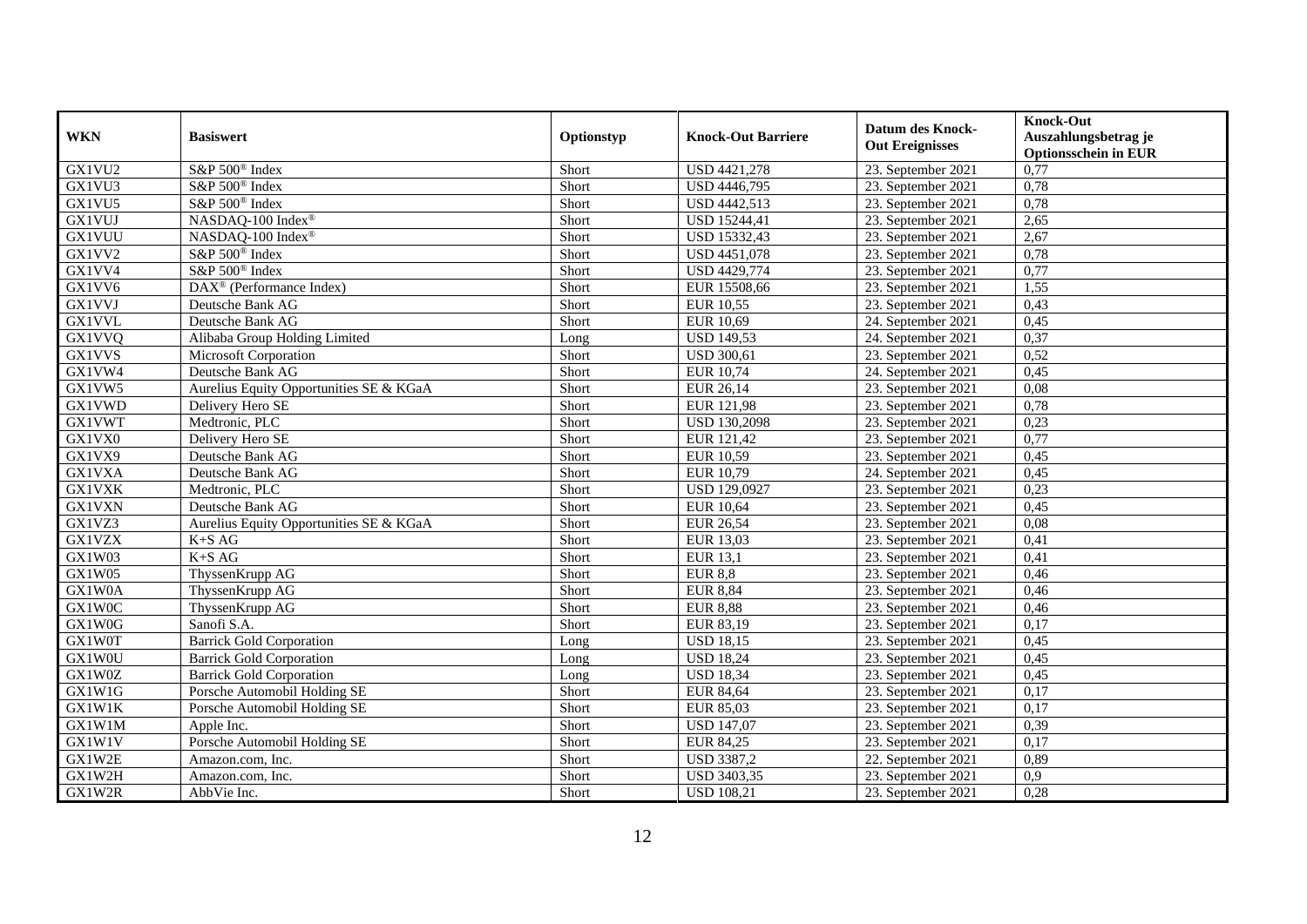| <b>WKN</b>    | <b>Basiswert</b>                                                                                                                                            | Optionstyp | <b>Knock-Out Barriere</b> | <b>Datum des Knock-</b><br><b>Out Ereignisses</b> | <b>Knock-Out</b><br>Auszahlungsbetrag je<br><b>Optionsschein in EUR</b> |
|---------------|-------------------------------------------------------------------------------------------------------------------------------------------------------------|------------|---------------------------|---------------------------------------------------|-------------------------------------------------------------------------|
| GX1W32        | AbbVie Inc.                                                                                                                                                 | Short      | <b>USD 107,7</b>          | 23. September 2021                                | 0,28                                                                    |
| GX1Z9A        | $\overline{\text{DAX}^{\otimes}}$ (Performance Index)                                                                                                       | Short      | EUR 15562,74              | 24. September 2021                                | 1,57                                                                    |
| GX1Z9M        | $\text{DAX}^{\circledR}$ (Performance Index)/ X-DAX <sup>®</sup>                                                                                            | Short      | EUR 15570,4               | 24. September 2021                                | 1,57                                                                    |
| GX1Z9N        | $\text{DAX}^{\textcircled{n}}$ (Performance Index)                                                                                                          | Short      | EUR 15539,76              | 24. September 2021                                | 1,57                                                                    |
| <b>GX1Z9Q</b> | DAX <sup>®</sup> (Performance Index)                                                                                                                        | Short      | EUR 15547,41              | 24. September 2021                                | 1,57                                                                    |
| GX1Z9S        | DAX <sup>®</sup> (Performance Index)/ X-DAX <sup>®</sup>                                                                                                    | Short      | EUR 15578,08              | 24. September 2021                                | 1,57                                                                    |
| GX1Z9T        | DAX <sup>®</sup> (Performance Index)                                                                                                                        | Short      | EUR 15555,07              | 24. September 2021                                | 1,57                                                                    |
| GX1Z9U        | $\text{DAX}^{\textcircled{n}}$ (Performance Index)                                                                                                          | Short      | EUR 15532,09              | 24. September 2021                                | 1,57                                                                    |
| GX1Z9V        | $\text{DAX}^{\circledast}$ (Performance Index)/ X-DAX <sup>®</sup>                                                                                          | Short      | EUR 15547,41              | 24. September 2021                                | 1,57                                                                    |
| GX1Z9W        | DAX <sup>®</sup> (Performance Index)/ X-DAX <sup>®</sup>                                                                                                    | Short      | EUR 15562,74              | 24. September 2021                                | 1,57                                                                    |
| GX1Z9X        | $\text{DAX}^{\otimes}$ (Performance Index)/X-DAX <sup>®</sup>                                                                                               | Short      | EUR 15601,1               | 24. September 2021                                | 1,58                                                                    |
| GX1Z9Y        | DAX <sup>®</sup> (Performance Index)                                                                                                                        | Short      | EUR 15524,42              | 24. September 2021                                | 1,57                                                                    |
| GX1ZA2        | $DAX^{\circledcirc}$ (Performance Index)/X-DAX <sup>®</sup>                                                                                                 | Short      | EUR 15608,73              | 24. September 2021                                | 1,58                                                                    |
| GX1ZA3        | DAX <sup>®</sup> (Performance Index)/ X-DAX <sup>®</sup>                                                                                                    | Short      | EUR 15593,43              | 24. September 2021                                | 1,58                                                                    |
| GX1ZA4        | DAX <sup>®</sup> (Performance Index)                                                                                                                        | Short      | EUR 15570,4               | 24. September 2021                                | 1,57                                                                    |
| GX1ZA5        | DAX <sup>®</sup> (Performance Index)/ X-DAX <sup>®</sup>                                                                                                    | Short      | EUR 15639,41              | 24. September 2021                                | 1,58                                                                    |
| GX1ZA6        | $DAX^{\circledcirc}$ (Performance Index)/X-DAX <sup>®</sup>                                                                                                 | Short      | EUR 15616,44              | 24. September 2021                                | 1,58                                                                    |
| GX1ZA8        | DAX <sup>®</sup> (Performance Index)/ X-DAX <sup>®</sup>                                                                                                    | Short      | EUR 15585,73              | 24. September 2021                                | 1,57                                                                    |
| <b>GX1ZAA</b> | $\text{DAX}^{\otimes}$ (Performance Index)/X-DAX <sup>®</sup>                                                                                               | Short      | EUR 15524,42              | 24. September 2021                                | 1,57                                                                    |
| <b>GX1ZAH</b> | $\text{DAX}^{\circledast}$ (Performance Index)/ X-DAX <sup>®</sup>                                                                                          | Short      | EUR 15631,76              | 24. September 2021                                | 1,58                                                                    |
| <b>GX1ZAK</b> | $\text{DAX}^{\circledR}$ (Performance Index)/ X-DAX <sup>®</sup>                                                                                            | Short      | EUR 15555,07              | 24. September 2021                                | 1,57                                                                    |
| <b>GX1ZAL</b> | $\text{DAX}^{\otimes}$ (Performance Index)/X-DAX <sup>®</sup>                                                                                               | Short      | EUR 15647,08              | 24. September 2021                                | 1,58                                                                    |
| <b>GX1ZAM</b> | DAX <sup>®</sup> (Performance Index)/ X-DAX <sup>®</sup>                                                                                                    | Short      | EUR 15532,09              | 24. September 2021                                | 1,57                                                                    |
| GX1ZB3        | $\text{DAX}^{\circledR}$ (Performance Index)/ X-DAX <sup>®</sup>                                                                                            | Short      | EUR 15539,76              | 24. September 2021                                | 1,57                                                                    |
| GX1ZB4        | $\text{DAX}^{\textcircled{\tiny{\textcircled{\tiny \dag}}}}$ (Performance Index)/ $\overline{\text{X-DAX}^{\textcircled{\tiny{\textcircled{\tiny \dag}}}}}$ | Short      | EUR 15624,09              | 24. September 2021                                | 1,58                                                                    |
| GX1ZD9        | Eckert & Ziegler Strahlen- und Medizintechnik AG                                                                                                            | Long       | EUR 128,42                | 24. September 2021                                | 0,49                                                                    |
| <b>GX1ZDA</b> | The Walt Disney Company                                                                                                                                     | Short      | <b>USD 174,64</b>         | 24. September 2021                                | 0,3                                                                     |
| <b>GX1ZDG</b> | Eckert & Ziegler Strahlen- und Medizintechnik AG                                                                                                            | Long       | EUR 129,81                | 24. September 2021                                | 0,5                                                                     |
| <b>GX1ZDK</b> | Morgan Stanley                                                                                                                                              | Short      | <b>USD 101,16</b>         | 24. September 2021                                | 0,18                                                                    |
| GX1ZDM        | Siemens AG                                                                                                                                                  | Short      | EUR 149,73                | 24. September 2021                                | 0,31                                                                    |
| <b>GX1ZDP</b> | Aurelius Equity Opportunities SE & KGaA                                                                                                                     | Short      | EUR 26,21                 | 24. September 2021                                | 0,08                                                                    |
| <b>GX1ZDR</b> | Zalando SE                                                                                                                                                  | Short      | EUR 86,29                 | 24. September 2021                                | 0,36                                                                    |
| <b>GX1ZDS</b> | Varta AG                                                                                                                                                    | Short      | EUR 118,97                | 24. September 2021                                | 0,63                                                                    |
| <b>GX1ZDW</b> | Eckert & Ziegler Strahlen- und Medizintechnik AG                                                                                                            | Long       | EUR 131,19                | 24. September 2021                                | 0,51                                                                    |
| <b>GX1ZDX</b> | NetEase Inc ADR                                                                                                                                             | Long       | <b>USD 80,17</b>          | 24. September 2021                                | 0,26                                                                    |
| GX1ZE1        | Eckert & Ziegler Strahlen- und Medizintechnik AG                                                                                                            | Long       | EUR 131,88                | 24. September 2021                                | 0,51                                                                    |
| GX1ZE3        | Infineon Technologies AG                                                                                                                                    | Short      | EUR 37,15                 | 24. September 2021                                | 1,55                                                                    |
| GX1ZE4        | Eckert & Ziegler Strahlen- und Medizintechnik AG                                                                                                            | Long       | EUR 126,34                | 24. September 2021                                | 0,49                                                                    |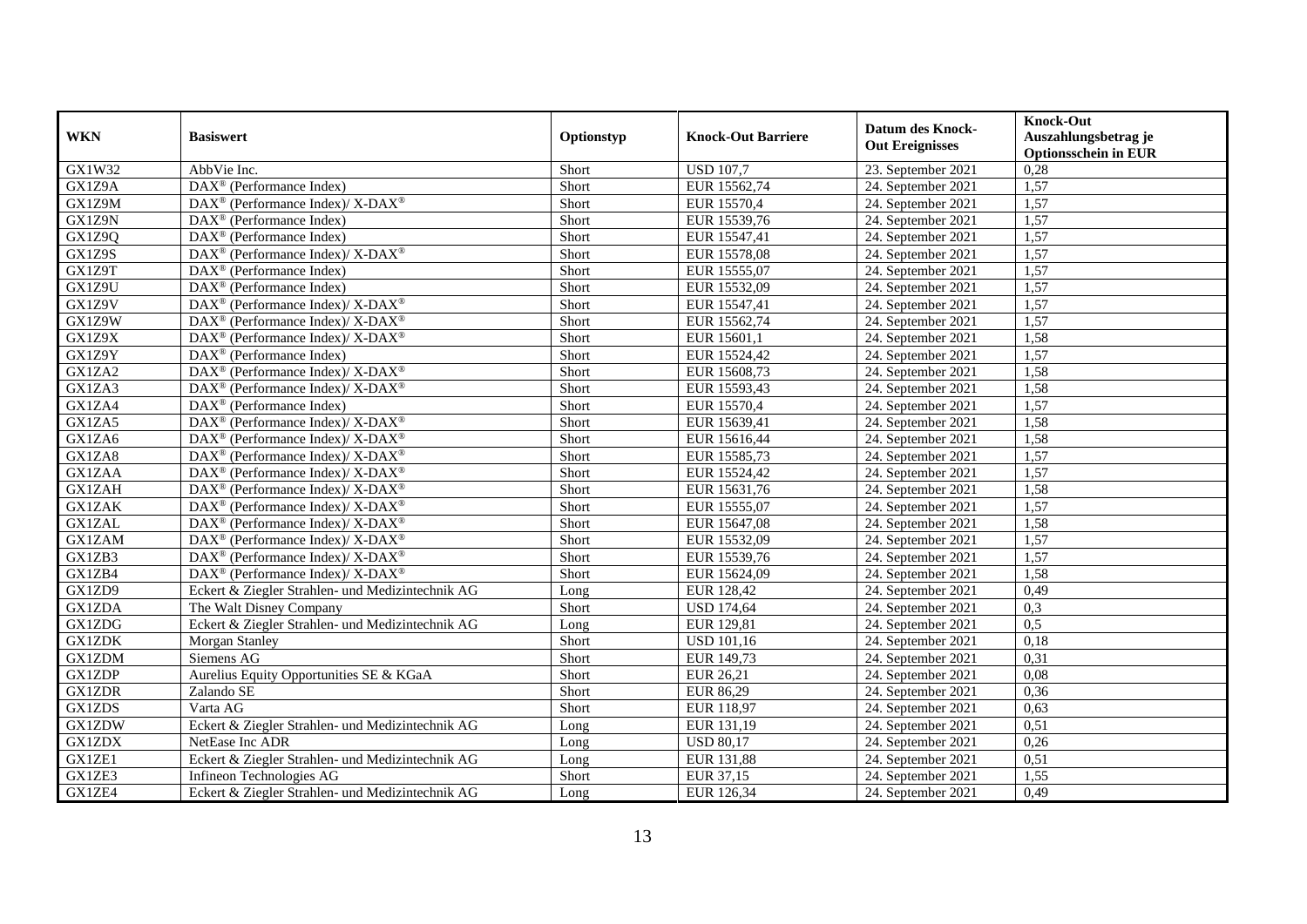| <b>WKN</b>    | <b>Basiswert</b>                                 | Optionstyp | <b>Knock-Out Barriere</b> | <b>Datum des Knock-</b><br><b>Out Ereignisses</b> | <b>Knock-Out</b><br>Auszahlungsbetrag je<br><b>Optionsschein in EUR</b> |
|---------------|--------------------------------------------------|------------|---------------------------|---------------------------------------------------|-------------------------------------------------------------------------|
| GX1ZE9        | Aurelius Equity Opportunities SE & KGaA          | Short      | <b>EUR 26,59</b>          | 24. September 2021                                | 0,08                                                                    |
| <b>GX1ZEA</b> | <b>Oracle Corporation</b>                        | Short      | <b>USD 89,05</b>          | 24. September 2021                                | 0,15                                                                    |
| <b>GX1ZED</b> | Siemens AG                                       | Long       | EUR 148,59                | 24. September 2021                                | 0,29                                                                    |
| <b>GX1ZEJ</b> | Zalando SE                                       | Short      | <b>EUR 86,7</b>           | 24. September 2021                                | 0,36                                                                    |
| <b>GX1ZEL</b> | Morgan Stanley                                   | Short      | <b>USD 101,84</b>         | 24. September 2021                                | 0,18                                                                    |
| <b>GX1ZEM</b> | The Walt Disney Company                          | Short      | <b>USD 175,49</b>         | 24. September 2021                                | 0,3                                                                     |
| <b>GX1ZEN</b> | Morgan Stanley                                   | Short      | <b>USD 103,2</b>          | 24. September 2021                                | 0,18                                                                    |
| <b>GX1ZEP</b> | Infineon Technologies AG                         | Short      | <b>EUR 36,98</b>          | 24. September 2021                                | 1,54                                                                    |
| <b>GX1ZET</b> | Eckert & Ziegler Strahlen- und Medizintechnik AG | Long       | EUR 127,72                | 24. September 2021                                | 0,49                                                                    |
| <b>GX1ZEW</b> | NetEase Inc ADR                                  | Long       | <b>USD 79,75</b>          | 24. September 2021                                | 0,26                                                                    |
| <b>GX1ZEZ</b> | Varta AG                                         | Long       | <b>EUR 116,88</b>         | 24. September 2021                                | 0,56                                                                    |
| GX1ZF2        | Eckert & Ziegler Strahlen- und Medizintechnik AG | Long       | EUR 129,11                | 24. September 2021                                | 0,5                                                                     |
| GX1ZF3        | <b>Morgan Stanley</b>                            | Short      | <b>USD 103,88</b>         | 24. September 2021                                | 0.18                                                                    |
| GX1ZF4        | Infineon Technologies AG                         | Short      | EUR 37,33                 | 24. September 2021                                | 1,56                                                                    |
| GX1ZF6        | Aurelius Equity Opportunities SE & KGaA          | Short      | <b>EUR 26,4</b>           | 24. September 2021                                | 0,08                                                                    |
| <b>GX1ZFB</b> | The Walt Disney Company                          | Short      | <b>USD 176,35</b>         | 24. September 2021                                | 0,31                                                                    |
| <b>GX1ZFF</b> | Infineon Technologies AG                         | Short      | <b>EUR 36,8</b>           | 24. September 2021                                | 1,54                                                                    |
| <b>GX1ZFH</b> | Morgan Stanley                                   | Short      | <b>USD</b> 102,52         | 24. September 2021                                | 0,18                                                                    |
| <b>GX1ZFJ</b> | NetEase Inc ADR                                  | Long       | <b>USD 80,6</b>           | 24. September 2021                                | 0,26                                                                    |
| <b>GX1ZFM</b> | Zalando SE                                       | Short      | EUR 87,11                 | 24. September 2021                                | 0,36                                                                    |
| <b>GX1ZFP</b> | Eckert & Ziegler Strahlen- und Medizintechnik AG | Long       | <b>EUR 130,5</b>          | 24. September 2021                                | 0,5                                                                     |
| <b>GX1ZFS</b> | Aurelius Equity Opportunities SE & KGaA          | Short      | EUR 26,79                 | 24. September 2021                                | 0,08                                                                    |
| <b>GX1ZFV</b> | Eckert & Ziegler Strahlen- und Medizintechnik AG | Long       | EUR 127,03                | 24. September 2021                                | 0,49                                                                    |
| GX1ZGA        | Bechtle AG                                       | Short      | EUR 63,46                 | 24. September 2021                                | 0,2                                                                     |
| GX1ZGJ        | ASML Holding N.V.                                | Short      | EUR 747,28                | 24. September 2021                                | 1,53                                                                    |
| GX1ZGQ        | Infineon Technologies AG                         | Short      | EUR 37,51                 | 24. September 2021                                | 1,56                                                                    |
| <b>GX1ZGS</b> | ASML Holding N.V.                                | Short      | EUR 740,05                | 24. September 2021                                | 1,51                                                                    |
| <b>GX1ZGT</b> | ASML Holding N.V.                                | Short      | EUR 743,67                | 24. September 2021                                | 1,52                                                                    |
| GX1ZH1        | Electronic Arts Inc.                             | Short      | <b>USD 129,71</b>         | 24. September 2021                                | 0,34                                                                    |
| GX1ZH5        | Electronic Arts Inc.                             | Short      | <b>USD 127,25</b>         | 24. September 2021                                | 0,34                                                                    |
| GX1ZH6        | Electronic Arts Inc.                             | Short      | <b>USD 127,87</b>         | 24. September 2021                                | 0,34                                                                    |
| GX1ZH7        | Electronic Arts Inc.                             | Short      | <b>USD 128,48</b>         | 24. September 2021                                | 0,34                                                                    |
| GX1ZH9        | Electronic Arts Inc.                             | Short      | <b>USD 129,1</b>          | 24. September 2021                                | 0,34                                                                    |
| GX1ZHQ        | Pinterest, Inc.                                  | Long       | <b>USD 53,31</b>          | 24. September 2021                                | 0,15                                                                    |
| GX1ZJ2        | Porsche Automobil Holding SE                     | Long       | <b>EUR 83,36</b>          | 24. September 2021                                | 0,16                                                                    |
| GX1ZJ4        | Pinterest, Inc.                                  | Long       | <b>USD 53,87</b>          | 24. September 2021                                | 0,15                                                                    |
| GX1ZJ5        | Pinterest, Inc.                                  | Long       | <b>USD 53,59</b>          | 24. September 2021                                | 0,15                                                                    |
| GX1ZJA        | adidas AG                                        | Long       | EUR 284,03                | 24. September 2021                                | 0,56                                                                    |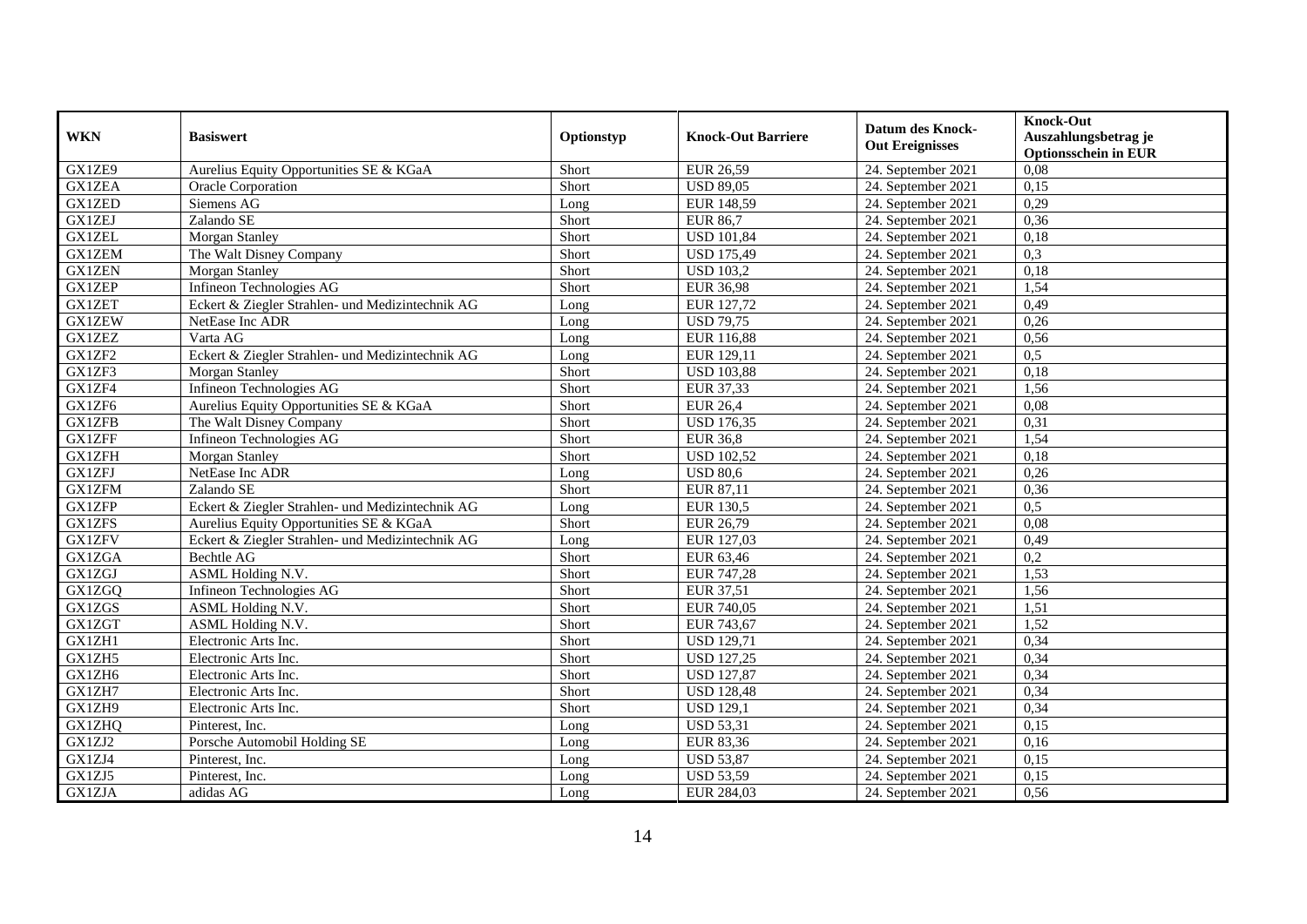| <b>WKN</b>    | <b>Basiswert</b>             | Optionstyp | <b>Knock-Out Barriere</b> | <b>Datum des Knock-</b><br><b>Out Ereignisses</b> | <b>Knock-Out</b><br>Auszahlungsbetrag je<br><b>Optionsschein in EUR</b> |
|---------------|------------------------------|------------|---------------------------|---------------------------------------------------|-------------------------------------------------------------------------|
| GX1ZJD        | adidas AG                    | Long       | EUR 278,21                | 24. September 2021                                | 0,55                                                                    |
| <b>GX1ZJF</b> | Porsche Automobil Holding SE | Long       | <b>EUR 82,93</b>          | 24. September 2021                                | 0,16                                                                    |
| <b>GX1ZJG</b> | adidas AG                    | Long       | EUR 279,66                | 24. September 2021                                | 0,55                                                                    |
| <b>GX1ZJH</b> | adidas AG                    | Long       | <b>EUR 282,57</b>         | 24. September 2021                                | 0,55                                                                    |
| <b>GX1ZJM</b> | adidas AG                    | Long       | EUR 281,12                | 24. September 2021                                | 0,55                                                                    |
| GX1ZK7        | Fraport AG                   | Long       | <b>EUR 58,08</b>          | 24. September 2021                                | 0,11                                                                    |
| <b>GX1ZKG</b> | <b>Fraport AG</b>            | Long       | <b>EUR 58,38</b>          | 24. September 2021                                | 0,12                                                                    |
| <b>GX1ZKJ</b> | Baidu, Inc.                  | Long       | <b>USD 158,8</b>          | 24. September 2021                                | 0,52                                                                    |
| <b>GX1ZKK</b> | Uber Technologies, Inc.      | Short      | <b>USD 45,7</b>           | 24. September 2021                                | 0,25                                                                    |
| <b>GX1ZKL</b> | Uber Technologies, Inc.      | Short      | <b>USD 47</b>             | 24. September 2021                                | 0,26                                                                    |
| <b>GX1ZKM</b> | Baidu, Inc.                  | Long       | <b>USD 157,97</b>         | 24. September 2021                                | 0,52                                                                    |
| <b>GX1ZKN</b> | Baidu, Inc.                  | Long       | <b>USD 159,64</b>         | 24. September 2021                                | 0,52                                                                    |
| <b>GX1ZKR</b> | Baidu, Inc.                  | Long       | <b>USD 157,13</b>         | 24. September 2021                                | 0,52                                                                    |
| GX1ZKY        | Uber Technologies, Inc.      | Short      | <b>USD 45,96</b>          | 24. September 2021                                | 0,25                                                                    |
| GX1ZL3        | Baidu, Inc.                  | Long       | <b>USD 156,29</b>         | 24. September 2021                                | 0,51                                                                    |
| GX1ZL6        | Coinbase Global Inc          | Long       | <b>USD 230,66</b>         | 24. September 2021                                | 0,13                                                                    |
| <b>GX1ZLN</b> | Coinbase Global Inc          | Long       | <b>USD 232,4</b>          | 24. September 2021                                | 0,13                                                                    |
| <b>GX1ZLP</b> | Coinbase Global Inc          | Long       | <b>USD 235,87</b>         | 24. September 2021                                | 0,13                                                                    |
| <b>GX1ZLQ</b> | Coinbase Global Inc          | Long       | <b>USD 237,6</b>          | 24. September 2021                                | 0,13                                                                    |
| <b>GX1ZLS</b> | Uber Technologies, Inc.      | Short      | <b>USD 46,22</b>          | 24. September 2021                                | 0,25                                                                    |
| <b>GX1ZLU</b> | Coinbase Global Inc          | Long       | <b>USD 234,13</b>         | 24. September 2021                                | 0,13                                                                    |
| <b>GX1ZMG</b> | MorphoSys AG                 | Long       | <b>EUR 41,61</b>          | 24. September 2021                                | 0,16                                                                    |
| <b>GX1ZML</b> | Bayer AG                     | Long       | EUR 46,31                 | 24. September 2021                                | 0,14                                                                    |
| <b>GX1ZMN</b> | Facebook, Inc.               | Short      | <b>USD 350,21</b>         | 24. September 2021                                | 0,92                                                                    |
| <b>GX1ZMQ</b> | Facebook, Inc.               | Short      | <b>USD 345,22</b>         | 24. September 2021                                | 0,91                                                                    |
| <b>GX1ZMR</b> | Facebook, Inc.               | Short      | <b>USD 351,88</b>         | 24. September 2021                                | 0,93                                                                    |
| <b>GX1ZMS</b> | Facebook, Inc.               | Short      | <b>USD 346,88</b>         | 24. September 2021                                | 0,91                                                                    |
| <b>GX1ZMU</b> | Puma SE                      | Long       | EUR 100,37                | 24. September 2021                                | 0,2                                                                     |
| <b>GX1ZMW</b> | Puma SE                      | Long       | EUR 99,85                 | 24. September 2021                                | $\overline{0.2}$                                                        |
| <b>GX1ZMX</b> | <b>LEONIAG</b>               | Long       | EUR 14,21                 | 24. September 2021                                | 0,09                                                                    |
| GX1ZN0        | Puma SE                      | Long       | EUR 99,34                 | 24. September 2021                                | 0,2                                                                     |
| GX1ZN9        | <b>LEONI AG</b>              | Long       | <b>EUR 14,29</b>          | 24. September 2021                                | 0,09                                                                    |
| <b>GX1ZNA</b> | <b>LEONI AG</b>              | Long       | <b>EUR 14,46</b>          | 24. September 2021                                | 0,09                                                                    |
| <b>GX1ZNB</b> | <b>LEONI AG</b>              | Long       | EUR 14,12                 | 24. September 2021                                | 0,09                                                                    |
| <b>GX1ZNC</b> | <b>SAP SE</b>                | Short      | EUR 122,66                | 24. September 2021                                | 0,25                                                                    |
| <b>GX1ZND</b> | <b>LEONI AG</b>              | Long       | <b>EUR 14,55</b>          | 24. September 2021                                | 0,1                                                                     |
| <b>GX1ZNE</b> | <b>SAP SE</b>                | Short      | EUR 122,06                | 24. September 2021                                | 0,25                                                                    |
| <b>GX1ZNG</b> | Facebook, Inc.               | Short      | <b>USD 348,55</b>         | 24. September 2021                                | 0,92                                                                    |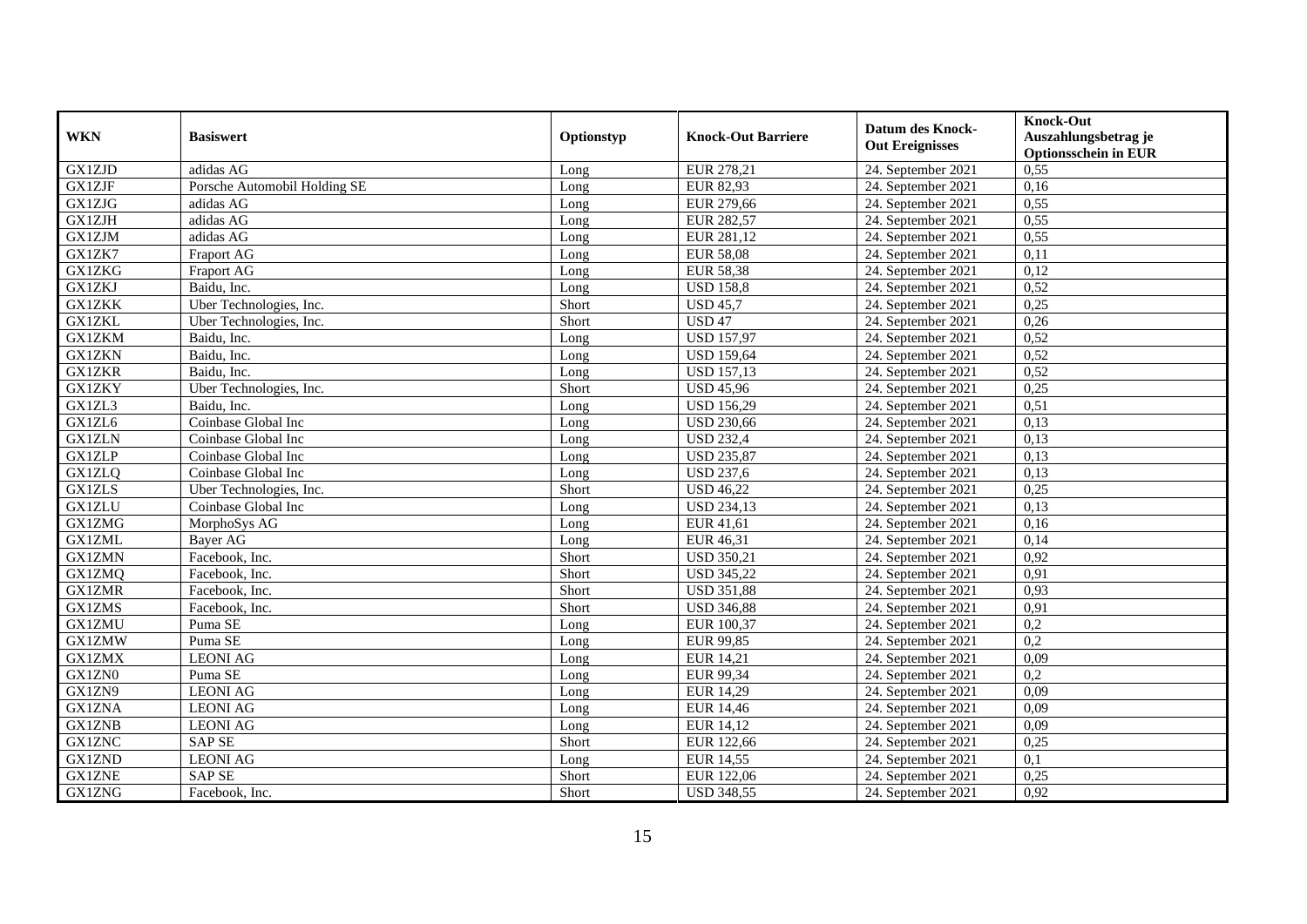| <b>WKN</b>    | <b>Basiswert</b>                            | Optionstyp | <b>Knock-Out Barriere</b> | <b>Datum des Knock-</b><br><b>Out Ereignisses</b> | <b>Knock-Out</b><br>Auszahlungsbetrag je<br><b>Optionsschein in EUR</b> |
|---------------|---------------------------------------------|------------|---------------------------|---------------------------------------------------|-------------------------------------------------------------------------|
| <b>GX1ZNH</b> | <b>LEONI AG</b>                             | Long       | <b>EUR 14,38</b>          | 24. September 2021                                | 0,09                                                                    |
| <b>GX1ZNN</b> | Anheuser-Busch InBev SA/NV                  | Long       | EUR 49,79                 | 24. September 2021                                | 0,1                                                                     |
| <b>GX1ZNP</b> | <b>SAP SE</b>                               | Short      | EUR 121,47                | 24. September 2021                                | 0,25                                                                    |
| <b>GX1ZNS</b> | 1 Feinunze Palladium, Feinheit mind. 0,9995 | Long       | <b>USD 1952,9</b>         | 24. September 2021                                | 0,79                                                                    |
| <b>GX1ZNU</b> | 1 Feinunze Palladium, Feinheit mind. 0,9995 | Long       | <b>USD 1974,3</b>         | 24. September 2021                                | 0,8                                                                     |
| <b>GX1ZNV</b> | 1 Feinunze Palladium, Feinheit mind. 0,9995 | Long       | <b>USD 1979,7</b>         | 24. September 2021                                | 0,8                                                                     |
| <b>GX1ZNZ</b> | 1 Feinunze Palladium, Feinheit mind. 0,9995 | Long       | <b>USD 1963,7</b>         | 24. September 2021                                | $\overline{0,8}$                                                        |
| GX1ZP0        | 1 Feinunze Palladium, Feinheit mind. 0,9995 | Long       | <b>USD 1969</b>           | 24. September 2021                                | 0,8                                                                     |
| GX1ZP4        | 1 Feinunze Gold, Feinheit mind. 0,995, LBMA | Long       | <b>USD 1771</b>           | 24. September 2021                                | 2,92                                                                    |
| GX1ZP5        | 1 Feinunze Gold, Feinheit mind. 0,995, LBMA | Long       | <b>USD 1762</b>           | 24. September 2021                                | 2,91                                                                    |
| GX1ZP7        | 1 Feinunze Gold, Feinheit mind. 0,995, LBMA | Long       | <b>USD 1767</b>           | 24. September 2021                                | 2,96                                                                    |
| <b>GX1ZPA</b> | 1 Feinunze Palladium, Feinheit mind. 0,9995 | Long       | <b>USD</b> 1942,3         | 24. September 2021                                | 0,79                                                                    |
| <b>GX1ZQE</b> | 1 Feinunze Silber, Feinheit mind. 0,999     | Long       | <b>USD 22,9</b>           | 24. September 2021                                | 0,59                                                                    |
| <b>GX1ZQK</b> | 1 Feinunze Silber, Feinheit mind. 0,999     | Long       | <b>USD 22,8</b>           | 24. September 2021                                | 0,61                                                                    |
| <b>GX1ZQL</b> | 1 Feinunze Silber, Feinheit mind. 0,999     | Long       | <b>USD 22,9</b>           | 24. September 2021                                | 0,54                                                                    |
| GX1ZQM        | 1 Feinunze Silber, Feinheit mind. 0,999     | Long       | <b>USD 22,5</b>           | 24. September 2021                                | 0,55                                                                    |
| <b>GX1ZQN</b> | 1 Feinunze Silber, Feinheit mind. 0,999     | Long       | <b>USD 22,6</b>           | 24. September 2021                                | 0,58                                                                    |
| <b>GX1ZOP</b> | 1 Feinunze Palladium. Feinheit mind. 0.9995 | Long       | <b>USD 2001,1</b>         | 24. September 2021                                | 0,81                                                                    |
| GX1ZQQ        | 1 Feinunze Silber, Feinheit mind. 0,999     | Long       | <b>USD 22,4</b>           | 24. September 2021                                | 0,56                                                                    |
| <b>GX1ZQR</b> | 1 Feinunze Silber, Feinheit mind. 0,999     | Long       | <b>USD 22,3</b>           | 24. September 2021                                | 0,52                                                                    |
| GX1ZQS        | 1 Feinunze Palladium, Feinheit mind. 0,9995 | Long       | <b>USD 2006,4</b>         | 24. September 2021                                | 0,81                                                                    |
| <b>GX1ZQT</b> | 1 Feinunze Silber, Feinheit mind. 0,999     | Long       | <b>USD 22,5</b>           | 24. September 2021                                | 0,6                                                                     |
| <b>GX1ZQU</b> | 1 Feinunze Silber, Feinheit mind. 0,999     | Long       | <b>USD 22,6</b>           | 24. September 2021                                | 0,53                                                                    |
| <b>GX1ZQV</b> | 1 Feinunze Platin, Feinheit mind. 0,9995    | Long       | <b>USD 971,9</b>          | 24. September 2021                                | 0,39                                                                    |
| <b>GX1ZQX</b> | 1 Feinunze Silber, Feinheit mind. 0,999     | Long       | <b>USD 22,3</b>           | 24. September 2021                                | 0,57                                                                    |
| <b>GX1ZQY</b> | 1 Feinunze Platin, Feinheit mind. 0,9995    | Long       | <b>USD 987,1</b>          | 24. September 2021                                | 0,4                                                                     |
| GX1ZQZ        | 1 Feinunze Platin, Feinheit mind. 0,9995    | Long       | <b>USD 982,1</b>          | 24. September 2021                                | 0,4                                                                     |
| GX1ZR0        | 1 Feinunze Platin, Feinheit mind, 0.9995    | Long       | <b>USD 992,2</b>          | 24. September 2021                                | 0,4                                                                     |
| GX1ZR1        | 1 Feinunze Platin, Feinheit mind. 0,9995    | Long       | <b>USD 977</b>            | 24. September 2021                                | 0,4                                                                     |
| GX1ZR6        | 1 Feinunze Silber, Feinheit mind. 0,999     | Long       | <b>USD 22,8</b>           | 24. September 2021                                | 0,56                                                                    |
| GX1ZR9        | 1 Feinunze Silber, Feinheit mind. 0,999     | Long       | <b>USD 22,7</b>           | 24. September 2021                                | 0,57                                                                    |
| <b>GX1ZRC</b> | 1 Feinunze Palladium, Feinheit mind. 0,9995 | Long       | <b>USD 2011,7</b>         | 24. September 2021                                | 0,82                                                                    |
| <b>GX1ZRF</b> | 1 Feinunze Palladium, Feinheit mind. 0,9995 | Long       | <b>USD 1995,7</b>         | 24. September 2021                                | 0,81                                                                    |
| <b>GX1ZRG</b> | 1 Feinunze Palladium, Feinheit mind. 0,9995 | Long       | <b>USD 1958,3</b>         | 24. September 2021                                | 0,79                                                                    |
| <b>GX1ZRK</b> | 1 Feinunze Palladium, Feinheit mind. 0,9995 | Long       | <b>USD 1990,4</b>         | 24. September 2021                                | 0,81                                                                    |
| <b>GX1ZRL</b> | 1 Feinunze Palladium, Feinheit mind. 0,9995 | Long       | <b>USD 1947,6</b>         | 24. September 2021                                | 0,79                                                                    |
| <b>GX1ZRM</b> | 1 Feinunze Palladium, Feinheit mind. 0,9995 | Long       | <b>USD 1985</b>           | 24. September 2021                                | $\overline{0,8}$                                                        |